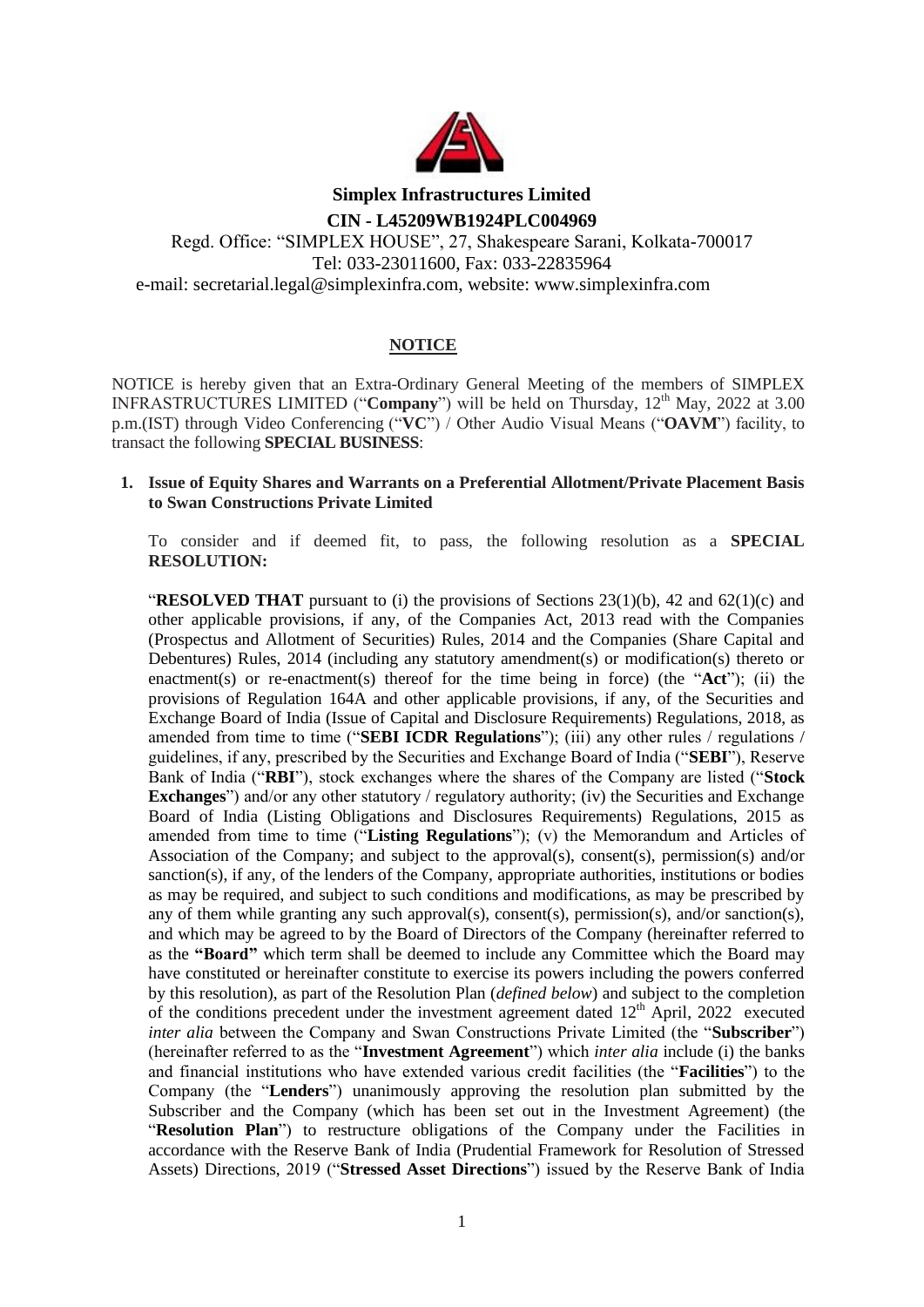*vide* its circular dated June 7, 2019; (ii) signing of definitive documents (master restructuring agreement, security documents, escrow agreements etc.) by all the Lenders, the Company and the Subscriber to implement the Resolution Plan; (iii) receipt of in-principle approval from each of the Stock Exchanges; and (iv) the Subscriber having received approval of the Competition Commission of India for its investment into the Company, the consent of the Members of the Company be and is hereby accorded to create, offer, issue and allot on preferential basis,

- 1. 5,75,11,000 (Five Crore Seventy Five Lakh Eleven Thousand) equity shares of the Company of the face value of Rs. 2 (Rupees Two) each ("**Equity Shares**") at a price of Rs. 56.61/- (Rupees Fifty Six and Paisa Sixty One only) which includes a premium of Rs.<br>54.61/- (Rupees Fifty Four and Paisa Sixty One only) per Fquity Share 54.61/- (Rupees Fifty Four and Paisa Sixty One only) per Equity Share aggregating to Rs. 325,56,97,710/- (Rupees Three Hundred Twenty-Five Crore Fifty Six Lakhs Ninety Seven Thousand Seven Hundred and Ten Only); and
- 2. 1,70,00,000 (One Crore Seventy Lakhs) warrants ("**Warrants**"), each carrying a right exercisable by the Subscriber to subscribe to 1 (one) Equity Share per Warrant within 18 (eighteen) months from allotment. Aggregate consideration for subscribing to Equity Shares upon exercise of the Warrants is Rs. 96,23,70,000/- (Rupees Ninety Six Crore Twenty Three Lakhs and Seventy Thousand only), of which (a) Rs. 24,05,92,500/- (Indian Rupees Twenty Four Crores Five Lakh Ninety Two Thousand and Five Hundred only) constituting 25% (Twenty Five per cent) of this aggregate consideration will be paid on Warrant subscription by the Subscriber; and (b) the balance 75% (Seventy Five per cent) will be paid on the conversion of the Warrants by the Subscriber;

to the Subscriber, an entity which does not belong to the promoter and promoter group of the Company, in accordance with Chapter V of the SEBI ICDR Regulations and other applicable laws and on such terms and conditions as mentioned hereunder ("**Preferential Allotment**").

**RESOLVED FURTHER THAT** in terms of the provisions of SEBI ICDR Regulations, the "**Relevant Date**" for the purpose of determination of minimum price for the issue and allotment of Equity Shares as mentioned above shall be  $12<sup>th</sup>$  April, 2022 being the date 30 (thirty) days prior to the date of this Extra-Ordinary General Meeting.

**RESOLVED FURTHER THAT** the special resolution shall be deemed to be passed only if the votes cast by the shareholders in the "public" category in favour of the proposal are more than the number of votes cast against it.

**RESOLVED FURTHER THAT** the consent of the Members of the Company be and is hereby accorded that after the completion of the Preferential Allotment of equity shares to the Subscriber as contemplated in this resolution and in accordance with the terms of the Investment Agreement, the Subscriber will acquire sole control and management of the Company and will have the right to appoint a majority of the directors on the board of the Company and will be classified as the "Promoter" of the Company in compliance with the Listing Regulations and other applicable laws.

**RESOLVED FURTHER THAT** without prejudice to the generality of the above, the issue of Equity Shares to the Subscriber shall be subject to the following terms and conditions apart from others as prescribed under applicable laws:

- (a) Equity Shares to be issued and allotted pursuant to this resolution shall be listed and traded on the BSE Limited, the National Stock Exchange of India Limited and the Calcutta Stock Exchange Limited and shall be subject to the provisions of the Memorandum of Association and Articles of Association of theCompany;
- (b) The Equity Shares allotted to the Subscriber shall be fully paid up and rank *pari-passu*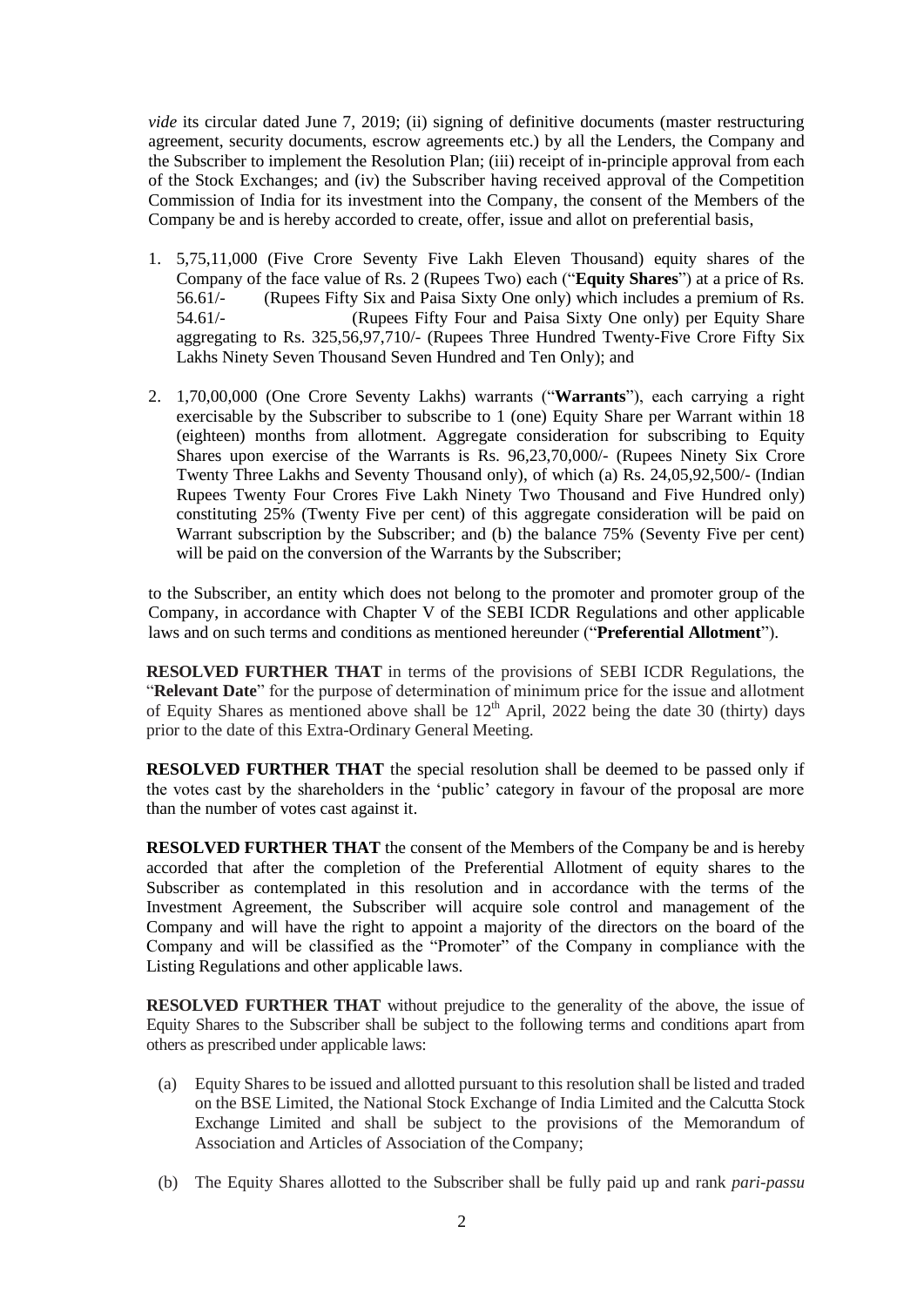with the existing Equity Shares of the Company in all respects (including with respect to dividend and voting rights);

- (c) The Subscriber shall be required to bring in the entire consideration for the Equity Shares to be allotted to the Subscriber, on or before the date of allotment thereof;
- (d) No partly paid-up Equity Shares shall be issued/allotted;
- (e) The consideration for allotment of Equity Shares shall be paid to the Company from the bank accounts of the Subscriber;
- (f) The Equity Shares shall be allotted within the timelines prescribed under the SEBI ICDR Regulations;
- (g) Allotment of Equity Shares shall only be made in dematerialized form; and
- (h) The Equity Shares allotted on a preferential basis shall remain locked-in in accordance with the provisions of SEBI ICDR Regulations.

**RESOLVED FURTHER THAT** that without prejudice to the generality of the above resolution, the issue of the Warrants and Equity Shares to be allotted on exercise of Warrants under the Preferential Allotment shall be subject to the following terms apart from others as prescribed under applicable laws:

- (a) An amount equivalent to 25% (Twenty Five per cent) of the price of the Equity Share shall be payable at the time of subscription of each Warrant and the balance 75% (Seventy Five per cent) of the price of the Equity Share shall be payable by the Subscriber against each Warrant at the time of allotment of Equity Shares pursuant to exercise of the Warrants. The amount paid against Warrants shall be adjusted / set-off against the issue price of the resultant Equity Shares;
- (b) The price determined above and the number of Equity Shares to be allotted on the exercise of the Warrants shall be subject to appropriate adjustments, as permitted under applicable laws. Apart from the said right of adjustment, the Warrants do not give any rights/entitlements to the Subscriber as a shareholder of the Company;
- (c) The Warrants may be exercised by the Subscriber, in one or more tranches, at any time on or before the expiry of 18 (eighteen) months from the date of allotment of the Warrants by issuing a written notice to the Company specifying the number of Warrants proposed to be exercised along with the aggregate amount payable for them. The Company shall, without any further approval from the Members of the Company, allot the corresponding number of Equity Shares in dematerialized form;
- (d) Equity Shares to be issued and allotted on exercise of the Warrants shall be listed and traded on the BSE Limited, the National Stock Exchange of India Limited and the Calcutta Stock Exchange Limited and shall be subject to the provisions of the Memorandum of Association and Articles of Association of theCompany;
- (e) The Equity Shares allotted to the Subscriber on conversion of the Warrants shall be fully paid up and rank *pari-passu* with the existing Equity Shares of the Company in all respects (including with respect to dividend and voting rights);
- (f) No partly paid-up Equity Shares shall be issued/allotted;
- (g) The consideration for allotment of Warrants and the Equity Shares to be allotted on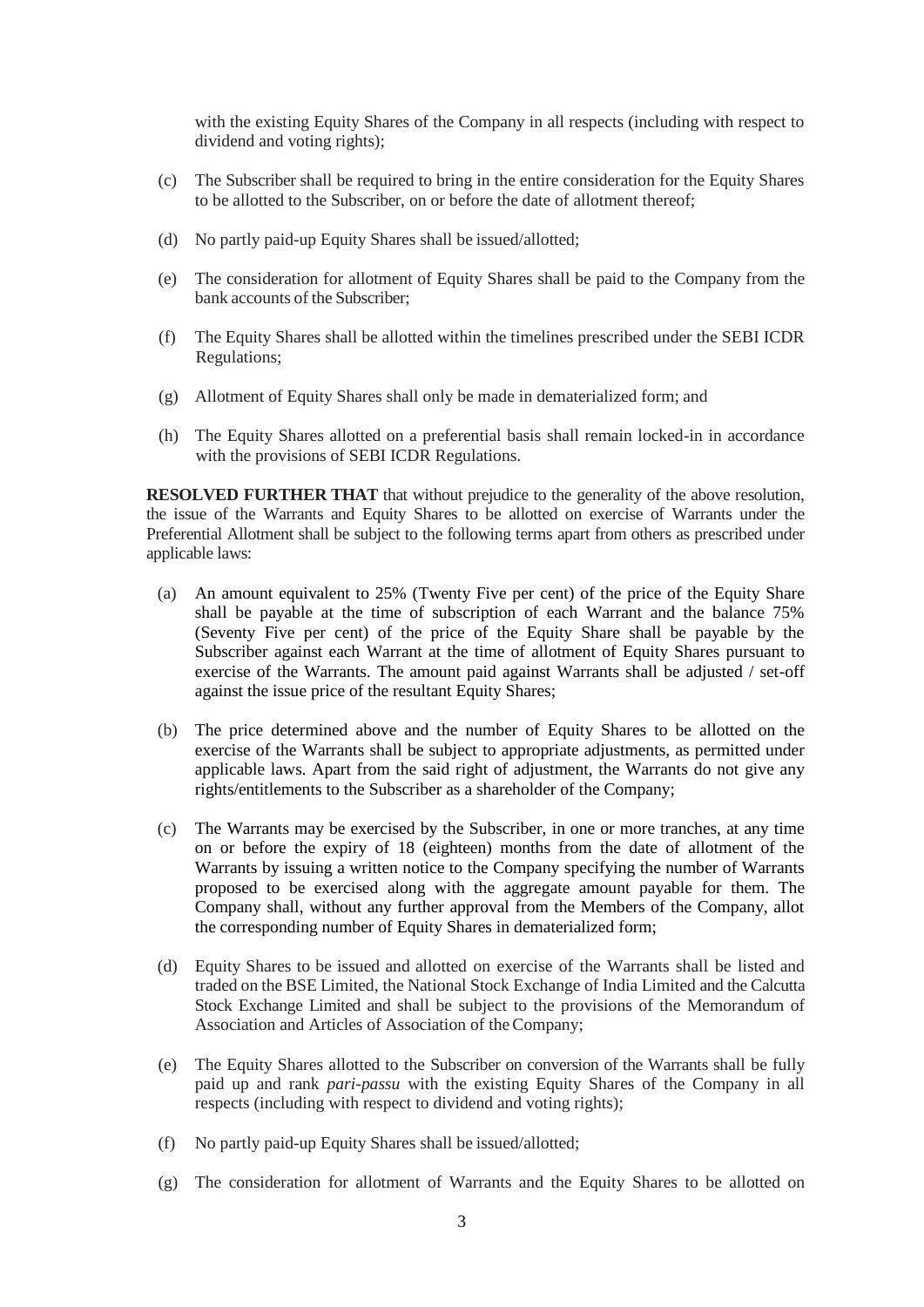conversion of the Warrants shall be paid to the Company from the bank accounts of the Subscriber;

- (h) The Warrants and the Equity Shares on the conversion of the Warrants shall be allotted within the timelines prescribed under the SEBI ICDR Regulations;
- (i) Allotment of Warrants and Equity Shares on conversion of Warrants shall only be made in dematerialized form;
- (j) The Warrants and the Equity Shares allotted on conversion of the Warrants shall remain locked-in in accordance with the provisions of SEBI ICDR Regulations; and
- (k) In the event the Subscriber does not exercise the Warrants within 18 (eighteen) months from the date of allotment, the Warrants shall lapse and the amount paid to the Company at the time of subscription of the Warrants shall stand forfeited.

**RESOLVED FURTHER THAT** the Board be and is hereby authorized to accept any modifications(s) or modify the terms of issue of Equity Shares and Warrants, subject to the provisions of the Act and SEBI ICDR Regulations, without being required to seek any further consent or approval of the Members.

**RESOLVED FURTHER THAT** for the purpose of giving effect to this resolution, the Board be and is hereby authorized to do all such acts, deeds, matters and things as it may in its absolute discretion consider necessary, desirable or expedient including for the issue of private placement letter of offer, allotment of shares and warrants, making of application(s) to the Stock Exchanges for obtaining in-principle approval, allotment and listing of the Equity Shares and Warrants, filing of requisite documents with the Registrar of Companies, filing of requisite documents with the depositories, to resolve and settle any questions and difficulties that may arise in the proposed issue, offer and allotment of the Equity Shares and Warrants, utilization of issue proceeds, signing of all deeds and documents as may be required and effecting any modifications, changes, variation, alterations, additions and/or deletions to the foregoing conditions as may be required by any regulatory or other authorities or agencies involved in or concerned with the issue of the Equity Shares without being required to seek any further consent or approval of the Members.

**RESOLVED FURTHER THAT** for the purpose of giving effect to this resolution, the Board be and is hereby authorised to delegate any or all of the powers conferred upon it by this resolution to any Committee of Directors of the Company ("**Committees**"), any other director(s) of the Company, and/or officer(s) of the Company.

**RESOLVED FURTHER THAT** all actions taken by the Board or Committee(s) duly constituted for this purpose in connection with any matter(s) referred to or contemplated in the foregoing resolution be and are hereby approved, ratified and confirmed in all respects."

## **2. Adoption of a new set of Articles of Association as per Companies Act, 2013**

To consider and if deemed fit, to pass, the following resolution as a **SPECIAL RESOLUTION:**

"**RESOLVED THAT** pursuant to the provisions of section 14 of the Companies Act, 2013, and other applicable provisions read with the Rules and Regulations made there under including any amendment, re-enactment or statutory modification thereof, the new set of Articles of Association (as circulated along with notice of this meeting) be and are hereby approved and adopted in substitution for, and to the exclusion, of the existing Articles of Association of the Company.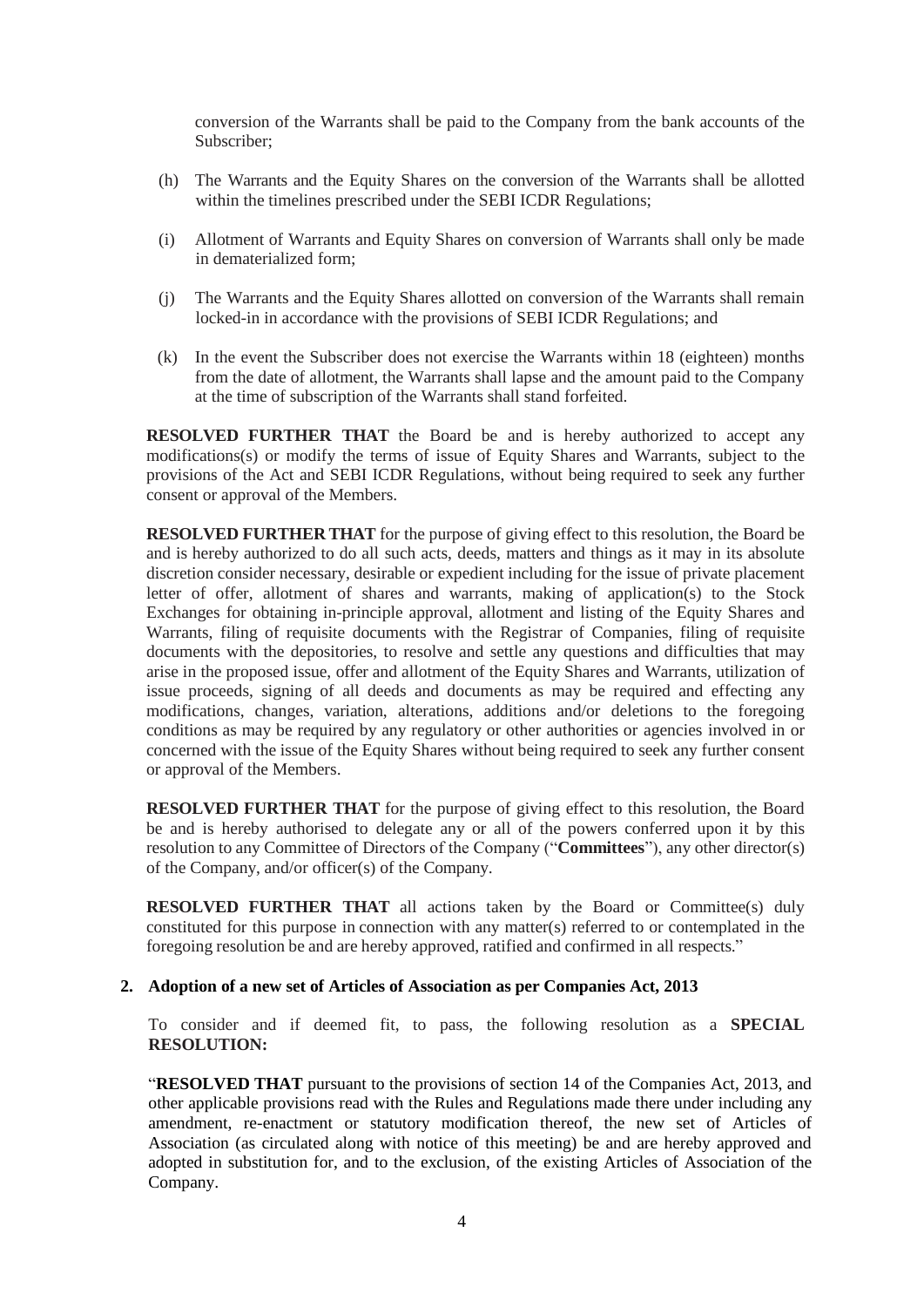**RESOLVED FURTHER THAT** any Director of the Company or the Company Secretary be and are hereby severally authorized to settle any question, difficulty or doubt, that may arise in giving effect to this resolution and to do all such acts, deeds, matters and things, including delegate such authority, as may be considered necessary, proper or expedient in order to give effect to the above resolution.

**RESOLVED FURTHER THAT** any Director of the Company or the Company Secretary, be and are hereby severally authorized to do all such acts, deeds, matters and things and to sign all such other documents, in each case, as they or any of them may deem necessary, proper or desirable (including without limitation making the appropriate e-filings with Ministry of Corporate Affairs), in connection with the adoption of the new set of Articles of Association of the Company, as approved by the Board and the Members of the Company and/ or generally to give effect to the foregoing resolutions.

**RESOLVED FURTHER THAT** Mr. Sukumar Dutta, Whole-time Director & CFO and Mr. B.L.Bajoria, Sr. Vice President & Company Secretary of the Company, be and are hereby severally authorised to issue/ provide certified true copies of these resolutions."

## **3. Appointment of Joint Statutory Auditors of the Company**

To consider and if thought, to pass the following resolution as an **ORDINARY RESOLUTION**:

**"RESOLVED THAT** pursuant to the provisions of Section 139, 142 and other applicable provisions, if any, of the Companies Act, 2013 and the Rules made thereunder (including any statutory modification(s) or re-enactment thereof for the time being in force), M/s. Binayak Dey & Co., Chartered Accountants (Firm Registration No: 328896E) be and are hereby appointed as the Joint Statutory Auditors of the Company, to hold office for a term of 5 year (five years) and to conduct audit for FY 2022-23 to FY 2026-27 from the conclusion of this Extra Ordinary General Meeting till the conclusion of the 109th Annual General Meeting of the Company, to be held in the year 2027 and that the Board of Directors of the Company be and is hereby authorized to fix remuneration and also payment of such taxes as applicable and reimbursement of out of pocket expenses incurred by them during the course of Audit of the Accounts of the Company on the basis of recommendation of Audit Committee and in consultation with the Auditors<sup>"</sup>

> **By Order of the Board of Directors For Simplex Infrastructures Limited B.L.Bajoria Sr. VP &Company Secretary**

Place: Kolkata Date:  $12^{th}$  April, 2022

**Registered office**: **Simplex Infrastructures Limited** CIN: L45209WB1924PLC004969 Simplex House, 27, Shakespeare Sarani, Kolkata, West Bengal, 700017 Website: www.simplexinfra.com Email: secretarial.legal@simplexinfra.com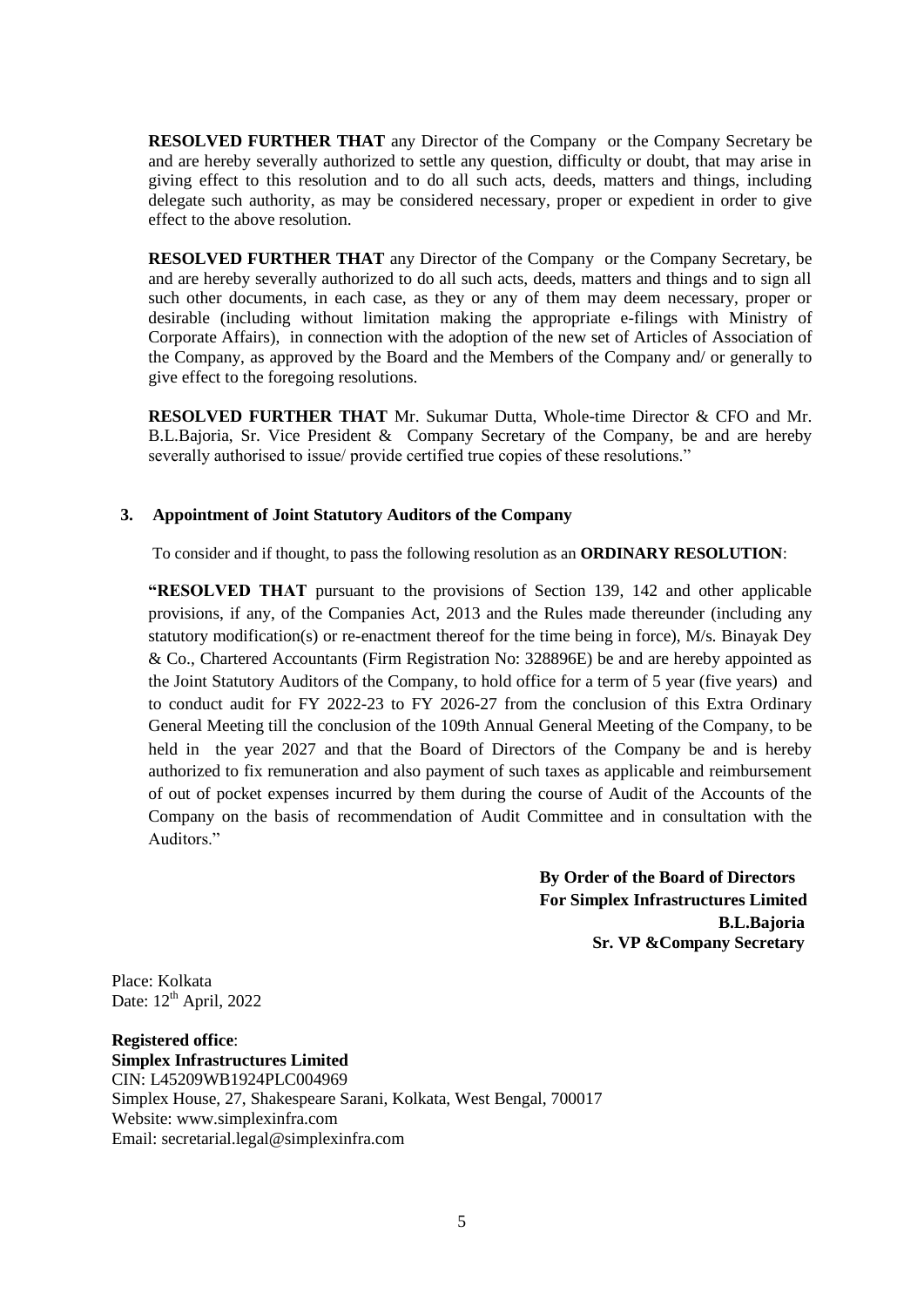## **Notes:**

- 1. Explanatory Statement pursuant to Section 102 of the Companies Act, 2013 ("**Act**") read with Secretarial Standard on General Meetings ("**SS-2**") and SEBI (Listing Obligations and Disclosure Requirements) Regulations, 2015 ("**Listing Regulations**") setting out the material facts concerning the item of Special Businesses (being considered unavoidable by the Board of Directors) to be transacted at the Extra-ordinary General Meeting ("**EGM**") is annexed hereto and forms part of this Notice.
- 2. In view of the outbreak of the COVID-19 pandemic, social distancing norm to be followed and the continuing restriction on movement of persons at several places in the country and pursuant to General Circular Nos. 14/2020, 17/2020, 22/2020, 33/2020, 10/2021 and 20/2021 dated 8th April 2020, 13th April 2020, 15th June 2020, 28th September 2020, 23rd June 2021 and 8<sup>th</sup> December 2021 respectively, issued by the Ministry of Corporate Affairs (hereinafter collectively referred as "**MCA Circulars**") and Circular No. SEBI/HO/CFD/CMD1/CIR/P/2020/79 dated 12th May 2020 and Circular No. SEBI/HO/CFD/CMD/CIR/P/2020/242 dated  $9<sup>th</sup>$  December 2020 issued by the Securities and Exchange Board of India ("**SEBI Circulars**") and in compliance with the provisions of the Companies Act, 2013 ("**Act**"") and the SEBI (Listing Obligations and Disclosure Requirements) Regulations, 2015 ("**Listing Regulations**"), the Extra-ordinary General Meeting ("**e-EGM**" or "**EGM**" or "**Meeting**") of the Company convened is being conducted through Video Conferencing ("**VC**") / other Audio Visual Means ("**OAVM**") facility, which does not require physical presence of the members of the Company ("**Members**") at a common venue.
- 3. In terms of MCA Circulars, the Company has made special arrangement with MCS Share Transfer Agent Limited, its Registrar & Share Transfer Agent for registration of email addresses. Therefore, the members of the Company, who have not registered their email addresses are requested to get their email addresses registered by following the procedure given in Instruction part of this Notice. Accordingly, the Company shall send the Notice to such members whose e-mail ids get registered along with the User ID and the Password to enable e-voting.
- 4. The Company has enabled the Members to participate at the EGM through the VC / OAVM facility provided by NSDL. The instructions for participation at the EGM through VC / OAVM by Members are given in Instructions part of this Notice.
- 5. As per the provisions under the MCA Circulars, Members attending the EGM through VC / OAVM shall be counted for the purpose of reckoning the quorum under Section 103 of the Act.
- 6. In accordance with the provisions of Section 108 and other applicable provisions, if any, of the Act read with Rule 20 of the Companies (Management and Administration) Rules, 2014 and amendments thereto and applicable provisions of the Listing Regulations, the Company has engaged the services of NSDL to provide the facility of voting through electronic means to the members to enable them to cast their votes electronically in respect of all the businesses to be transacted at the aforesaid Meeting.
- 7. The Company shall be providing the facility to Members to exercise their right to vote by electronic means both through remote e-voting and e-voting system during the EGM. The process of remote evoting with necessary user id and password is given in the Instructions part of this Notice. Such remote e-voting facility is in addition to voting that will take place at the EGM being held through VC / OAVM.
- 8. In terms of MCA Circulars, the businesses set out in this Notice will be transacted by the members only through remote e-voting or through the e-voting system while participating through VC / OAVM facility.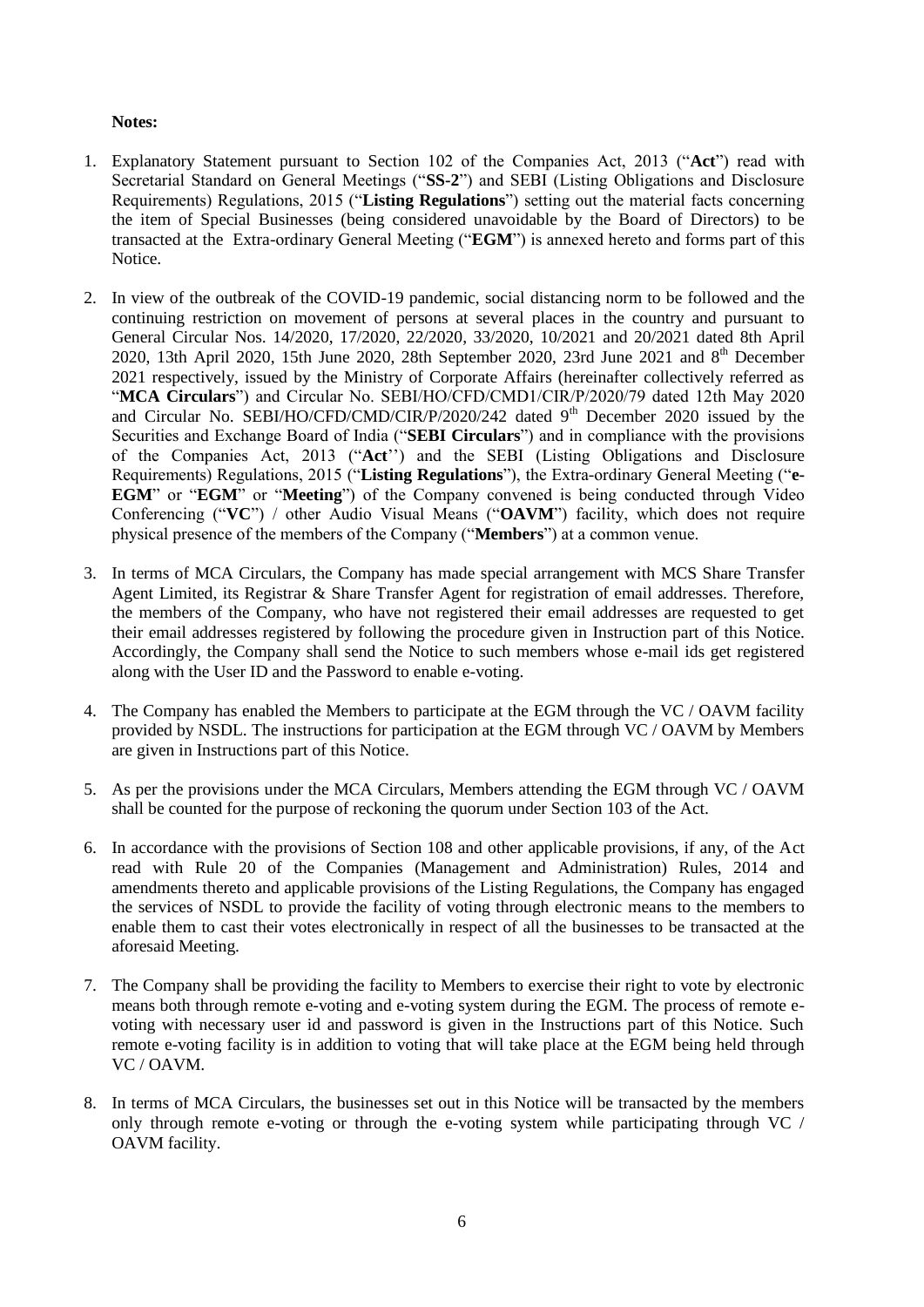- 9. Members joining the meeting through VC / OAVM, who have not already cast their vote by means of remote e-voting, shall be able to exercise their right to vote through e-voting system at the EGM. The Members who have cast their vote by remote e-voting prior to the EGM may also join the EGM through VC / OAVM but shall not be entitled to cast their vote again. If a Member casts votes by both modes i.e. e-voting system at EGM and remote e-voting, voting done through remote e-voting shall prevail and voting done at the EGM shall be treated as invalid.
- 10. Voting rights of the members (for voting through remote e-voting or e-voting system at the Meeting) shall be in proportion to shares of the paid-up equity share capital of the Company as on the cut-off date i.e.  $5<sup>th</sup>$  May 2022 A person, whose name is recorded in the Register of Members or in the Register of Beneficial owners (as at the end of the business hours) maintained by the depositories, as on the cut-off date, shall only be entitled to avail the facility of remote e-voting or e-voting system at the Meeting.
- 11. As per the Act, a Member entitled to attend and vote at the EGM is entitled to appoint a proxy to attend and vote on his / her behalf and such proxy need not be a member of the Company. Since the EGM is being held through VC / OAVM as per the MCA Circulars, physical attendance of Members has been dispensed with. Accordingly, the facility for appointment of proxies by the Members will not be made available for the EGM and hence the Proxy Form and Attendance Slip are not annexed to this Notice.
- 12. Institutional / Corporate Members (i.e. other than individuals / HUF, NRI, etc.) intending to authorize their representatives to attend the EGM through VC / OAVM facility and vote on their behalf are requested to send duly certified copy of the relevant Board resolution to the Company at [secretarial.legal@simplexi](mailto:secretarial.legal@simplex)nfra.com. Institutional investors are encouraged to attend and vote at the EGM through VC / OAVM.
- 13. In case of joint holders attending the meeting, only such joint holder who is higher in the order of names will be entitled to vote.
- 14. In relation to permanent registration of email address, Members who have not registered their e-mail address are requested to register the same in respect of shares held in electronic form with the Depository through their Depository Participant(s) and in respect of shares held in physical form by writing to the Company's Registrar and Share Transfer Agent, MCS Share Transfer Agent Ltd,383, Lake Gardens, 1<sup>st</sup> Floor, Kolkata-700045
- 15. All relevant documents referred to in the Explanatory Statement would be made available for inspection at the registered office of the Company on all working days between 11:00 a.m. to 1:00 p.m. except on Saturdays, Sundays and holidays, up to the date of EGM.
- 16. Regulation 40 of the Listing Regulations, as amended, provides that from April 1, 2019, transfer of securities would not be processed unless the securities are held in the dematerialized form with depositories. In view of the same, now the shares cannot be transferred in the physical mode. Accordingly, shareholders holding equity shares in physical form are urged to have their shares dematerialized so as to be able to freely transfer them and participate in the corporate actions. Members can contact MCS Share Transfer Agent Ltd, Registrar and Share Transfer Agents for assistance in this regard. However, members can continue to make request for transmission or transposition of securities held in physical form.
- 17. SEBI has mandated the submission of Permanent Account Number (PAN) by every participant in securities market. Members holding shares in electronic form are, therefore, requested to submit the PAN to their Depository Participants with whom they are maintaining their demat accounts. Members holding shares in physical form can submit their PAN details to the Company / Registrar and Share Transfer Agent.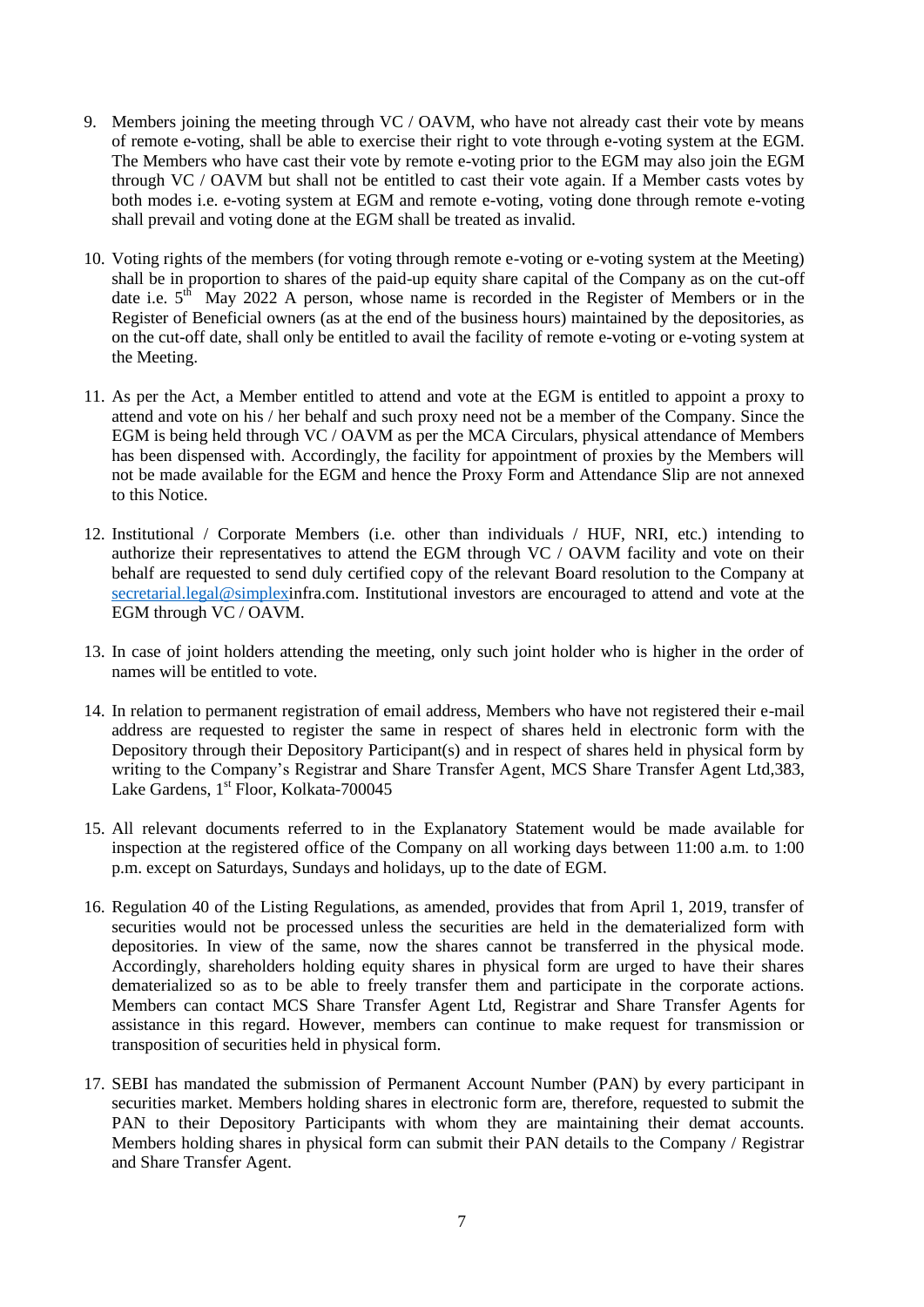- 18. Members holding shares in physical form are requested to send all the communications pertaining to shares of the Company including share transfer lodgments, intimation of changes pertaining to their bank account details, mandates, nominations, change of address, e-mail id etc., if any, immediately to MCS Share Transfer Agent Ltd, 383, Lake Gardens, 1<sup>st</sup> Floor, Kolkata, West Bengal, 700045 or to the Company at its Registered office. Members holding shares in electronic form must intimate the changes, if any, to their respective Depository Participants (DPs) only.
- 19. Members holding shares in physical form, in identical order of names, in more than one folio are requested to send to the Company or RTA, the details of such folios together with the share certificates for consolidating their holdings in one folio. A consolidated share certificate will be issued to such Members after making requisite changes.
- 20. Members holding shares in single name and physical form can avail the facility of nomination in respect of shares held by them in physical form pursuant to the provisions of Section 72 of the Act. Members desiring to avail this facility may send their nomination in the prescribed Form SH-13 duly filled in to MCS Share Transfer Agent Ltd, 383, Lake Gardens, 1<sup>st</sup> Floor, Kolkata, West Bengal, 700045 or Email on Secretarial.legal@simplexinfra.com. Members holding shares in electronic mode may contact their respective Depository Participants, with whom they are maintaining their demat accounts, for availing this facility.
- 21. Voting through electronic means:

In compliance with the provisions of Section 108 of the Act and Rule 20 of the Companies (Management and Administration) Rules, 2014, as amended and Regulation 44 of the Listing Regulations, the Company is providing facility to exercise votes on resolutions proposed to be passed in the Meeting by electronic means, to members holding shares as on  $5<sup>th</sup>$  May, 2022 (as at the end of the business hours) being the cut-off date for the purpose of Rule 20(4)(vii) of the said rules fixed for determining voting rights of members, entitled to participate in the remote e-voting process, through the e-voting platform provided by NSDL from a place other than the venue of the Meeting (remote e-voting).

- 22. The remote e-voting facility will be available during the following period:
- 23. Commencement of remote e-voting: From 9.00 a.m. (IST) on Monday, 9<sup>th</sup> May, 2022 and end of remote e-voting: Up to 5.00 p.m. (IST) on Wednesday,  $11<sup>th</sup>$  May, 2022

The remote e-voting will not be allowed beyond the aforesaid date and time and the e-voting module shall be disabled by NSDL upon expiry of aforesaid period. The voting right of shareholders shall be in proportion to their share in the paid-up equity share capital of the Company as on the cut-off date, being  $5^{th}$  May, 2022

- 24. The Board of Directors has appointed Mr. Atul Kumar Labh (FCS-4848/ CP-3238) ,Practicing Company Secretary as the "**Scrutinizer**" for the purpose of scrutinizing the process of remote evoting and e-voting system at the Meeting in a fair and transparent manner.
- 25. The results of remote e-voting and e-voting system at the Meeting shall be aggregated and declared within 48 hours from the conclusion of the meeting by the Chairman or by any other person duly authorised in this regard.
- 26. The results declared along with the report of the scrutinizer shall be placed on the Company"s website at www.simplexinfra.com and on the website of NSDL i.e. www.evoting.nsdl.com immediately after the declaration of the results and simultaneously communicated to the Stock Exchanges, where the shares of the Company are listed. Subject to the receipt of requisite number of votes, the Resolutions shall be deemed to be passed on the date of meeting , i.e. 12th May, 2022.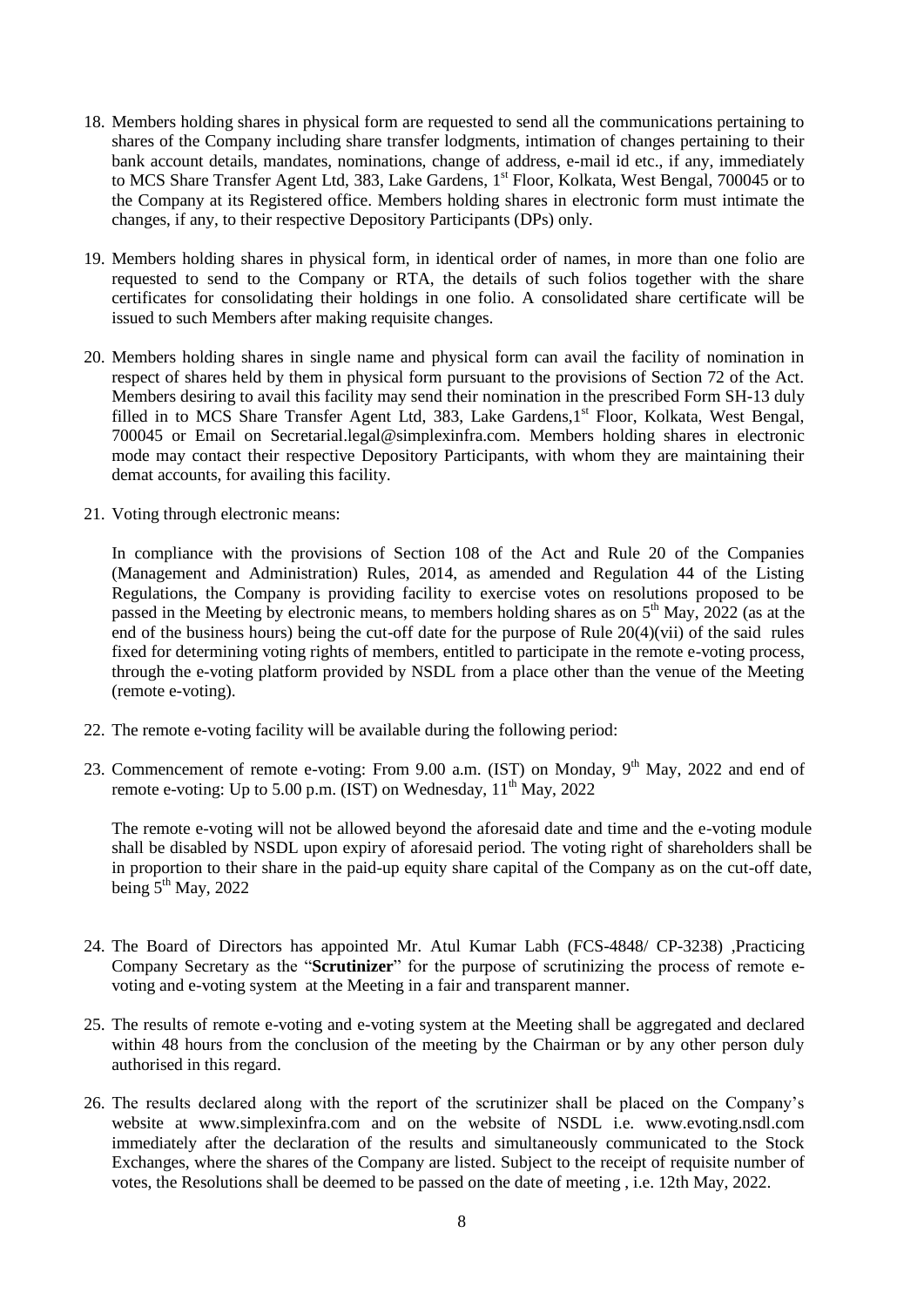27. As the EGM is being held through VC / OAVM, the route map is not annexed to this Notice.

## **PROCEDURE AND INSTRUCTIONS FOR E-VOTING**

## **THE INSTRUCTIONS FOR MEMBERS FOR REMOTE E-VOTING AND JOINING GENERAL MEETING ARE AS UNDER:-**

#### **How do I vote electronically using NSDL e-Voting system?**

*The way to vote electronically on NSDL e-Voting system consists of "Two Steps" which are mentioned below:*

## **Step 1: Access to NSDL e-Voting system**

## **A) Login method for e-Voting and joining virtual meeting for Individual shareholders holding securities in demat mode**

In terms of SEBI circular dated December 9, 2020 on e-Voting facility provided by Listed Companies, Individual shareholders holding securities in demat mode are allowed to vote through their demat account maintained with Depositories and Depository Participants. Shareholders are advised to update their mobile number and email Id in their demat accounts in order to access e-Voting facility. Login method for Individual shareholders holding securities in demat mode is given below:

| <b>Type of shareholders</b>    |    | <b>Login Method</b>                                                    |
|--------------------------------|----|------------------------------------------------------------------------|
| <b>Individual Shareholders</b> |    | 1. Existing <b>IDeAS</b> user can visit the e-Services website of NSDL |
| holding securities in          |    | Viz. https://eservices.nsdl.com either on a Personal Computer          |
| demat mode with NSDL.          |    | or on a mobile. On the e-Services home page click on the               |
|                                |    | "Beneficial Owner" icon under "Login" which is available               |
|                                |    | under 'IDeAS' section, this will prompt you to enter your              |
|                                |    | Password. After<br>and<br>successful<br>existing User<br>ID            |
|                                |    | authentication, you will be able to see e-Voting services under        |
|                                |    | Value added services. Click on "Access to e-Voting" under e-           |
|                                |    | Voting services and you will be able to see e-Voting page.             |
|                                |    | Click on company name or e-Voting service provider i.e.                |
|                                |    | NSDL and you will be re-directed to e-Voting website of                |
|                                |    | NSDL for casting your vote during the remote e-Voting period           |
|                                |    | or joining virtual meeting $&$ voting during the meeting.              |
|                                |    | 2. If you are not registered for IDeAS e-Services, option to           |
|                                |    | register is available at https://eservices.nsdl.com.<br>Select         |
|                                |    | "Register<br>Online for IDeAS Portal"<br>or click<br>at                |
|                                |    | https://eservices.nsdl.com/SecureWeb/IdeasDirectReg.jsp                |
|                                | 3. | Visit the e-Voting website of NSDL. Open web browser by                |
|                                |    | typing the following URL: https://www.evoting.nsdl.com/                |
|                                |    | either on a Personal Computer or on a mobile. Once the home            |
|                                |    | page of e-Voting system is launched, click on the icon "Login"         |
|                                |    | which is available under 'Shareholder/Member' section. A new           |
|                                |    | screen will open. You will have to enter your User ID (i.e.            |
|                                |    | your sixteen digit demat account number hold with NSDL),               |
|                                |    | Password/OTP and a Verification Code as shown on the                   |
|                                |    | screen. After successful authentication, you will be redirected        |
|                                |    | to NSDL Depository site wherein you can see e-Voting page.             |
|                                |    | Click on company name or e-Voting service provider i.e.                |
|                                |    | NSDL and you will be redirected to e-Voting website of                 |
|                                |    | NSDL for casting your vote during the remote e-Voting period           |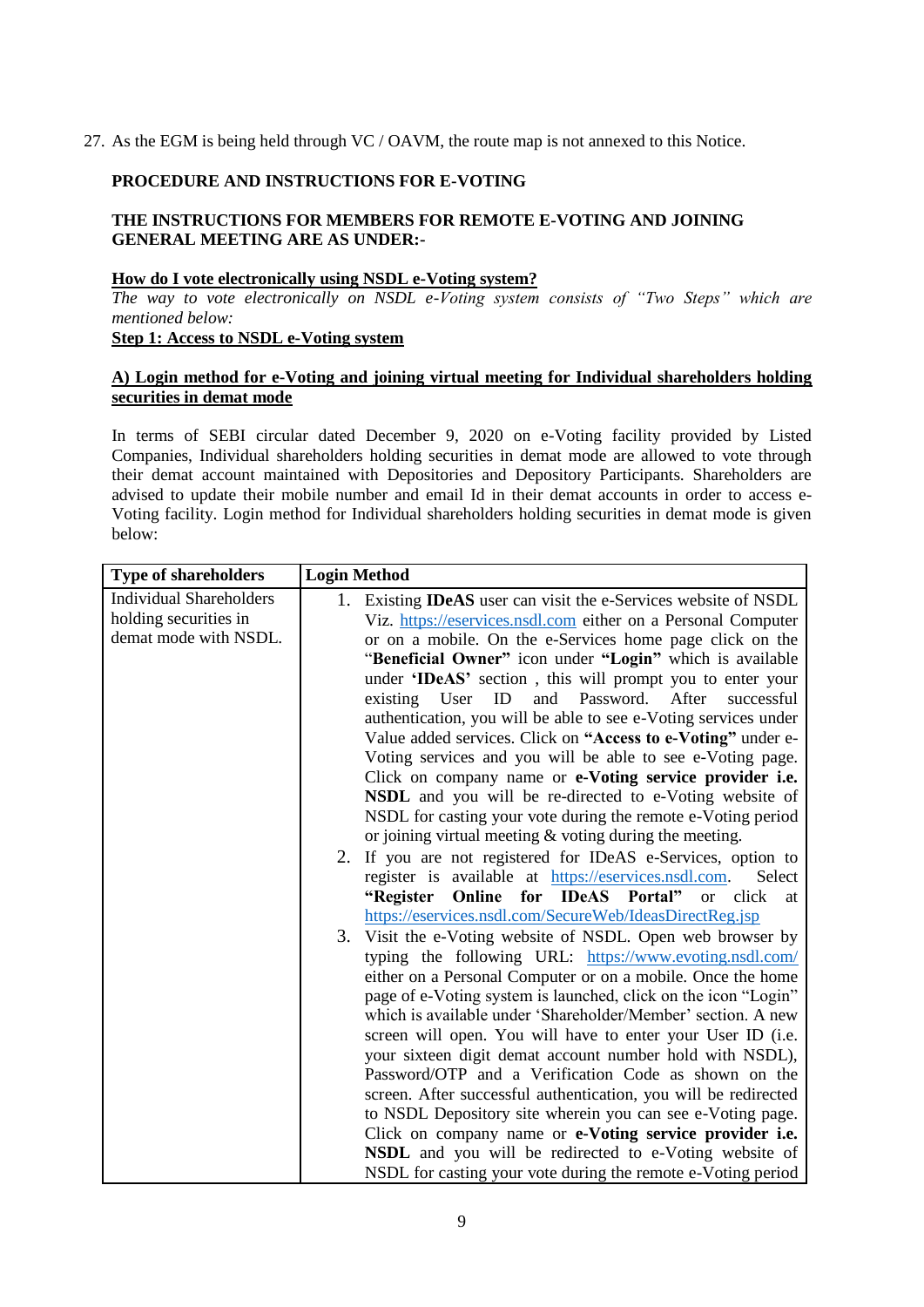|                                                                                                                           | or joining virtual meeting $\&$ voting during the meeting.<br>Shareholders/Members can also download NSDL Mobile App<br>4.<br>"NSDL Speede" facility by scanning the QR code mentioned<br>below for seamless voting experience.<br><b>NSDL Mobile App is available on</b><br>Google Play<br>App Store                                                                                                                                                                                                                                                                                                                                                                                                                                                                                                                                                                                                                                                                                                                                                                                                                                                                                                        |
|---------------------------------------------------------------------------------------------------------------------------|--------------------------------------------------------------------------------------------------------------------------------------------------------------------------------------------------------------------------------------------------------------------------------------------------------------------------------------------------------------------------------------------------------------------------------------------------------------------------------------------------------------------------------------------------------------------------------------------------------------------------------------------------------------------------------------------------------------------------------------------------------------------------------------------------------------------------------------------------------------------------------------------------------------------------------------------------------------------------------------------------------------------------------------------------------------------------------------------------------------------------------------------------------------------------------------------------------------|
| <b>Individual Shareholders</b><br>holding securities in<br>demat mode with CDSL                                           | 1. Existing users who have opted for Easi / Easiest, they can<br>login through their user id and password. Option will be made<br>available to reach e-Voting page without any further<br>authentication. The URL for users to login to Easi / Easiest are<br>https://web.cdslindia.com/myeasi/home/login<br><b>or</b><br>www.cdslindia.com and click on New System Myeasi.<br>2. After successful login of Easi/Easiest the user will be also able<br>to see the E Voting Menu. The Menu will have links of e-<br>Voting service provider i.e. NSDL. Click on NSDL to cast<br>your vote.<br>3. If the user is not registered for Easi/Easiest, option to register<br>is available at<br>https://web.cdslindia.com/myeasi/Registration/EasiRegistratio<br>4.<br>Alternatively, the user can directly access e-Voting page by<br>providing demat Account Number and PAN No. from a link in<br>www.cdslindia.com home page. The system will authenticate<br>the user by sending OTP on registered Mobile & Email as<br>the<br>Account.<br>After<br>recorded<br>in<br>demat<br>successful<br>authentication, user will be provided links for the respective<br>ESP i.e. NSDL where the e-Voting is in progress. |
| <b>Individual Shareholders</b><br>(holding securities in<br>demat mode) login<br>through their depository<br>participants | You can also login using the login credentials of your demat account<br>through your Depository Participant registered with NSDL/CDSL for<br>e-Voting facility. upon logging in, you will be able to see e-Voting<br>option. Click on e-Voting option, you will be redirected to<br>NSDL/CDSL Depository site after successful authentication, wherein<br>you can see e-Voting feature. Click on company name or e-Voting<br>service provider i.e. NSDL and you will be redirected to e-Voting<br>website of NSDL for casting your vote during the remote e-Voting<br>period or joining virtual meeting $&$ voting during the meeting.                                                                                                                                                                                                                                                                                                                                                                                                                                                                                                                                                                       |

**Important note:** Members who are unable to retrieve User ID/ Password are advised to use Forget User ID and Forget Password option available at abovementioned website.

# **Helpdesk for Individual Shareholders holding securities in demat mode for any technical issues related to login through Depository i.e. NSDL and CDSL.**

| $\overline{\phantom{a}}$<br>*vne – | details<br>tesk |
|------------------------------------|-----------------|
|                                    |                 |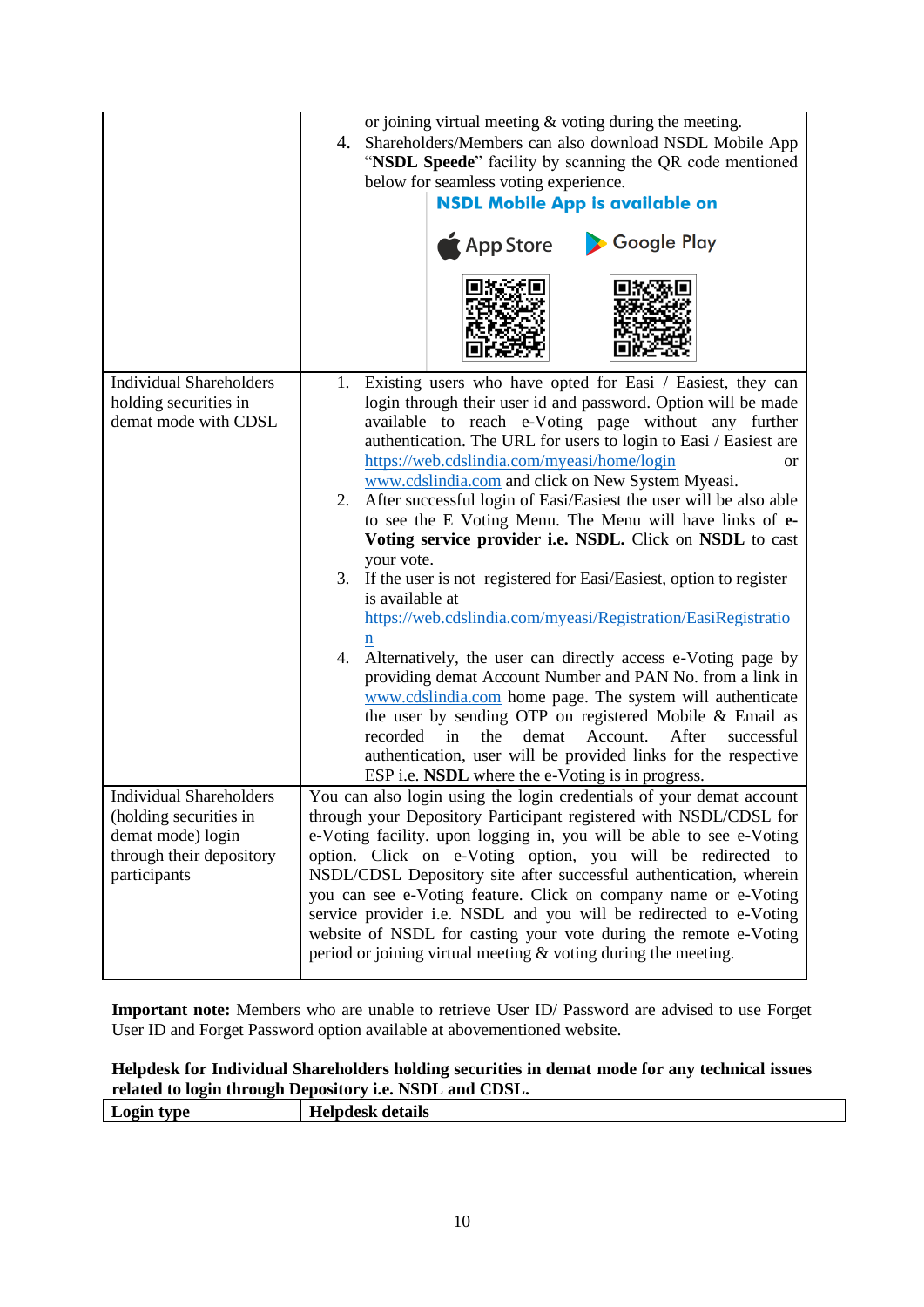| Individual Shareholders<br>in<br>securities<br>holding<br>demat mode with NSDL | Members facing any technical issue in login can contact NSDL helpdesk by<br>sending a request at evoting@nsdl.co.in or call at toll free no.: 1800 1020<br>990 and 1800 22 44 30 |
|--------------------------------------------------------------------------------|----------------------------------------------------------------------------------------------------------------------------------------------------------------------------------|
| Individual Shareholders                                                        | Members facing any technical issue in login can contact CDSL helpdesk by                                                                                                         |
| holding securities in                                                          | sending a request at helpdesk.evoting@cdslindia.com or contact at 022-                                                                                                           |
| demat mode with CDSL                                                           | 23058738 or 022-23058542-43                                                                                                                                                      |

## **B) Login Method for e-Voting and joining virtual meeting for shareholders other than Individual shareholders holding securities in demat mode and shareholders holding securities in physical mode.**

## **How to Log-in to NSDL e-Voting website?**

- 1. Visit the e-Voting website of NSDL. Open web browser by typing the following URL: <https://www.evoting.nsdl.com/> either on a Personal Computer or on a mobile.
- 2. Once the home page of e-Voting system is launched, click on the icon "Login" which is available under "Shareholder/Member" section.
- 3. A new screen will open. You will have to enter your User ID, your Password/OTP and a Verification Code as shown on the screen.

*Alternatively, if you are registered for NSDL eservices i.e. IDEAS, you can log-in at <https://eservices.nsdl.com/> with your existing IDEAS login. Once you log-in to NSDL eservices after using your log-in credentials, click on e-Voting and you can proceed to Step 2 i.e. Cast your vote electronically.*

| Manner of holding shares i.e. Demat   Your User ID is:        |                                                                                                                                                                                 |  |  |
|---------------------------------------------------------------|---------------------------------------------------------------------------------------------------------------------------------------------------------------------------------|--|--|
| (NSDL or CDSL) or Physical                                    |                                                                                                                                                                                 |  |  |
| a) For Members who hold shares in demat<br>account with NSDL. | 8 Character DP ID followed by 8 Digit<br>Client ID<br>For example if your DP ID is IN300***<br>and Client ID is $12******$ then your user<br>ID is IN300***12*******.           |  |  |
| b) For Members who hold shares in demat<br>account with CDSL. | 16 Digit Beneficiary ID<br>For example if your Beneficiary ID is<br>$12***************$ then your user ID is<br>17**************                                                |  |  |
| c) For Members holding<br>shares<br>Physical Form.            | in   EVEN Number followed by Folio Number<br>registered with the company<br>For example if folio number is $001***$ and<br>EVEN is 101456 then user ID<br>$-1S$<br>101456001*** |  |  |

4. Your User ID details are given below :

- 5. Password details for shareholders other than Individual shareholders are given below:
	- a) If you are already registered for e-Voting, then you can user your existing password to login and cast your vote.
	- b) If you are using NSDL e-Voting system for the first time, you will need to retrieve the "initial password" which was communicated to you. Once you retrieve your 'initial password', you need to enter the 'initial password' and the system will force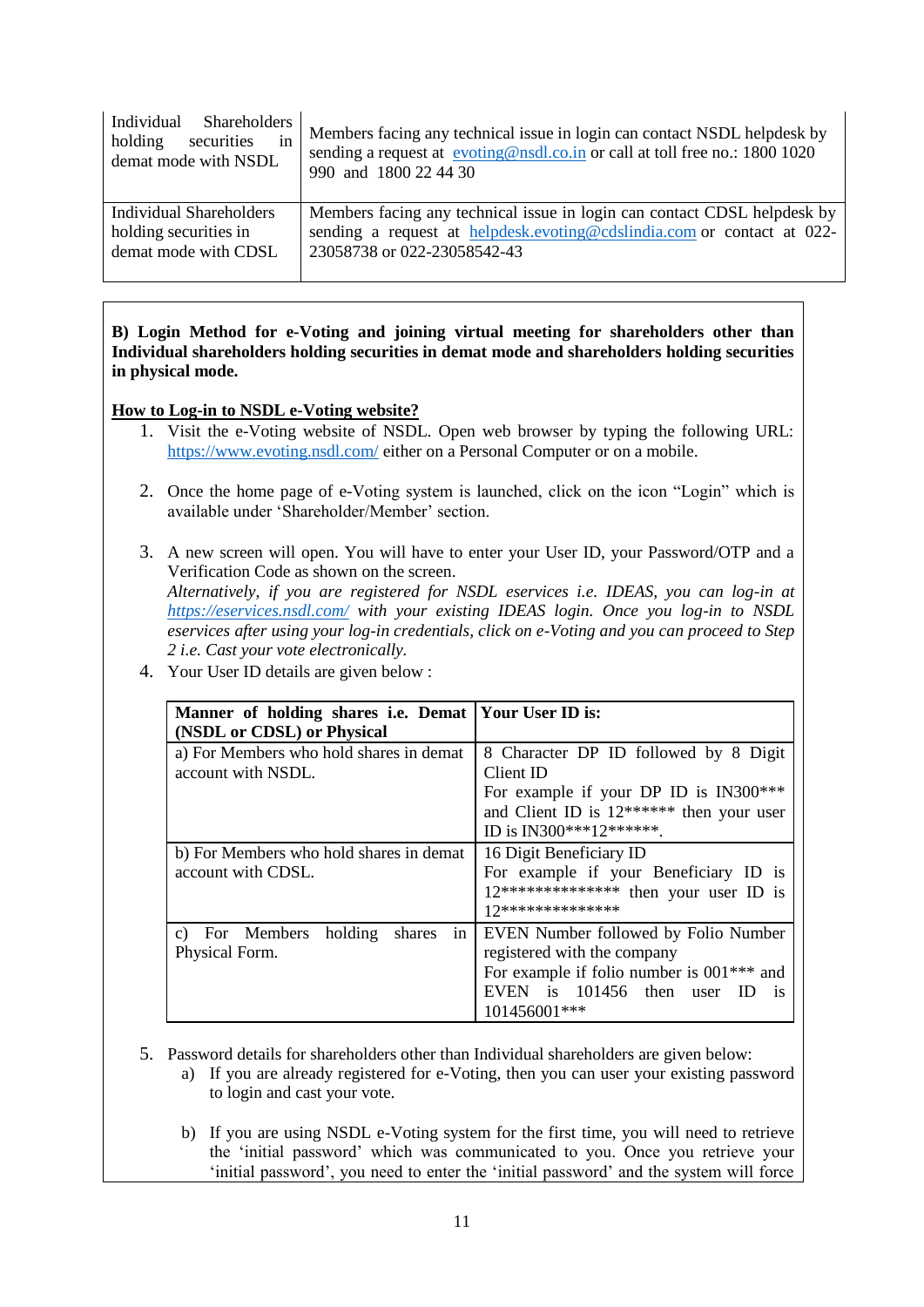you to change your password.

- c) How to retrieve your "initial password"?
	- (i) If your email ID is registered in your demat account or with the company, your "initial password" is communicated to you on your email ID. Trace the email sent to you from NSDL from your mailbox. Open the email and open the attachment i.e. a .pdf file. Open the .pdf file. The password to open the .pdf file is your 8 digit client ID for NSDL account, last 8 digits of client ID for CDSL account or folio number for shares held in physical form. The .pdf file contains your 'User ID' and your 'initial password'.
	- (ii) If your email ID is not registered, please follow steps mentioned below in **process for those shareholders whose email ids are not registered.**
- 6. If you are unable to retrieve or have not received the " Initial password" or have forgotten your password:
	- a) Click on "**[Forgot User Details/Password](https://www.evoting.nsdl.com/eVotingWeb/commonhtmls/NewUser.jsp)**?"(If you are holding shares in your demat account with NSDL or CDSL) option available on www.evoting.nsdl.com.
	- b) **[Physical User Reset Password](https://www.evoting.nsdl.com/eVotingWeb/commonhtmls/PhysicalUser.jsp)**?" (If you are holding shares in physical mode) option available on [www.evoting.nsdl.com.](http://www.evoting.nsdl.com/)
	- c) If you are still unable to get the password by aforesaid two options, you can send a request at [evoting@nsdl.co.in](mailto:evoting@nsdl.co.in) mentioning your demat account number/folio number, your PAN, your name and your registered address etc.
	- d) Members can also use the OTP (One Time Password) based login for casting the votes on the e-Voting system of NSDL.
- 7. After entering your password, tick on Agree to "Terms and Conditions" by selecting on the check box.
- 8. Now, you will have to click on "Login" button.
- 9. After you click on the "Login" button, Home page of e-Voting will open.

# **Step 2: Cast your vote electronically and join General Meeting on NSDL e-Voting system.**

- **How to cast your vote electronically and join General Meeting on NSDL e-Voting system?** 1. After successful login at Step 1, you will be able to see all the companies "EVEN" in which
	- you are holding shares and whose voting cycle and General Meeting is in active status.
- 2. Select "EVEN" of company for which you wish to cast your vote during the remote e-Voting period and casting your vote during the General Meeting. For joining virtual meeting, you need to click on "VC/OAVM" link placed under "Join General Meeting".
- 3. Now you are ready for e-Voting as the Voting page opens.
- 4. Cast your vote by selecting appropriate options i.e. assent or dissent, verify/modify the number of shares for which you wish to cast your vote and click on "Submit" and also "Confirm" when prompted.
- 5. Upon confirmation, the message "Vote cast successfully" will be displayed.
- 6. You can also take the printout of the votes cast by you by clicking on the print option on the confirmation page.
- **7.** Once you confirm your vote on the resolution, you will not be allowed to modify your vote.

#### **General Guidelines for shareholders**

1. Institutional shareholders (i.e. other than individuals, HUF, NRI etc.) are required to send scanned copy (PDF/JPG Format) of the relevant Board Resolution/ Authority letter etc. with attested specimen signature of the duly authorized signatory(ies) who are authorized to vote, to the Company by e-mail to secretarial.legal@simplexinfra.com with a copy marked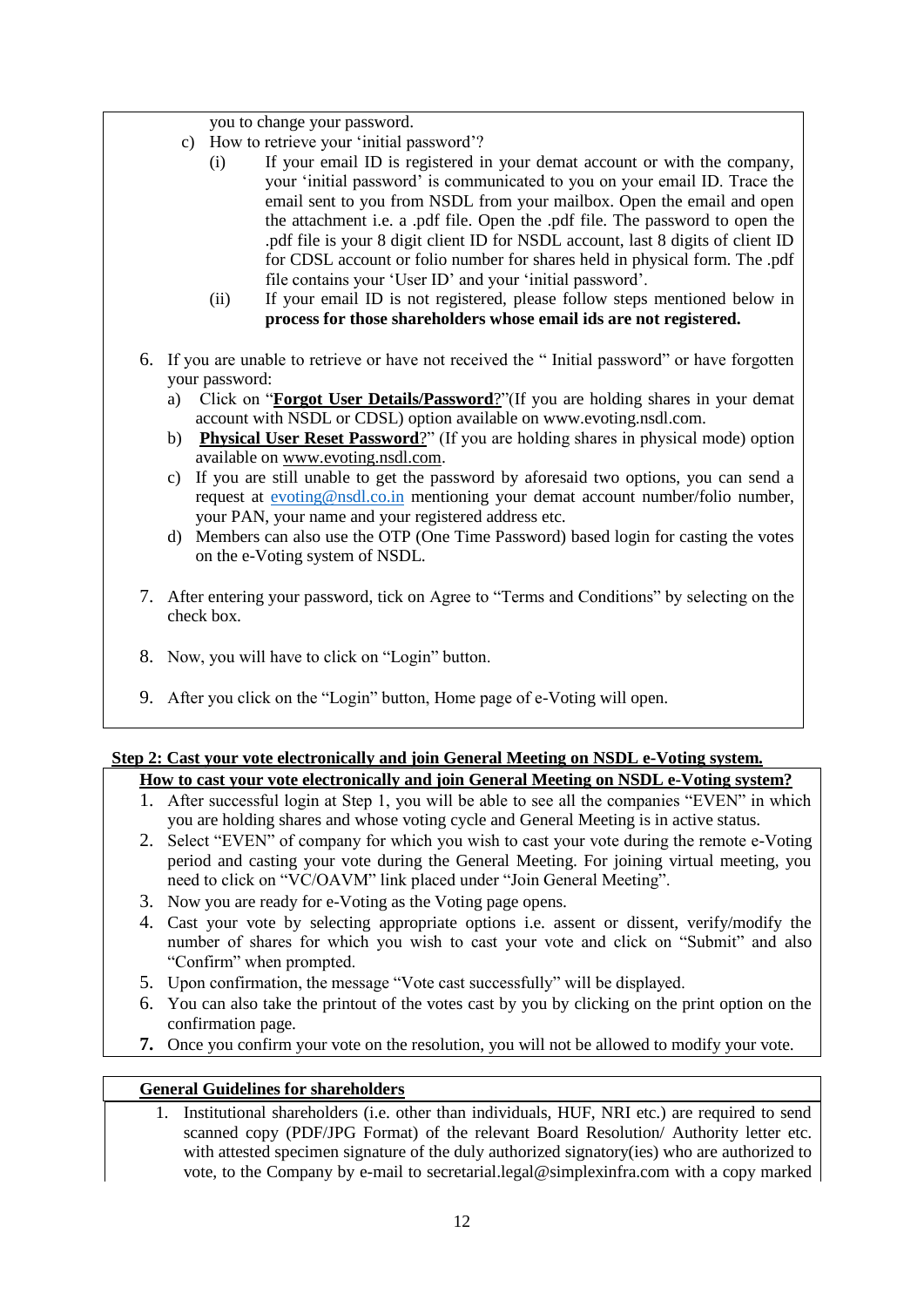to [evoting@nsdl.co.in.](mailto:evoting@nsdl.co.in) Institutional shareholders (i.e. other than individuals, HUF, NRI etc.) can also upload their Board Resolution / Power of Attorney / Authority Letter etc. by clicking on **"Upload Board Resolution / Authority Letter"** displayed under **"e-Voting"** tab in their login.

- 2. Any person holding shares in physical form and non-individual shareholders, who acquires shares of the Company and becomes member of the Company after the notice is send through e-mail and holding shares as of the cut-off date i.e.  $5<sup>th</sup>$  May, 2022, may obtain the login ID and password by sending a request at **[evoting@nsdl.co.in](mailto:evoting@nsdl.co.in)** or Issuer/RTA. However, if you are already registered with NSDL for remote e-voting, then you can use your existing user ID and password for casting your vote. If you forgot your password, you can reset your password by using "Forgot User Details/Password" or "Physical User Reset Password" option available on **[www.evoting.nsdl.com](http://www.evoting.nsdl.com/)** or call on toll free no. **1800 1020 990 and 1800 22 44 30** . In case of Individual Shareholders holding securities in demat mode who acquires shares of the Company and becomes a Member of the Company after sending of the Notice and holding shares as of the cut-off date i.e.  $5<sup>th</sup>$  May, 2022 may follow steps mentioned in the Notice of the EGM under Step 1 :"Access to NSDL e-Voting system"(Above).
- 3. It is strongly recommended not to share your password with any other person and take utmost care to keep your password confidential. Login to the e-voting website will be disabled upon five unsuccessful attempts to key in the correct password. In such an event, you will need to go through the ["Forgot User Details/Password?"](https://www.evoting.nsdl.com/eVotingWeb/commonhtmls/NewUser.jsp) or ["Physical User Reset](https://www.evoting.nsdl.com/eVotingWeb/commonhtmls/PhysicalUser.jsp)  [Password?"](https://www.evoting.nsdl.com/eVotingWeb/commonhtmls/PhysicalUser.jsp) option available on www.evoting.nsdl.com to reset the password.
- 4. In case of any queries, you may refer the Frequently Asked Questions (FAQs) for Shareholders and e-voting user manual for Shareholders available at the download section of [www.evoting.nsdl.com](http://www.evoting.nsdl.com/) or call on toll free no.: 1800 1020 990 and 1800 22 44 30 or send a request to Ms. Pallavi Mhatre, Manager at [evoting@nsdl.co.in](mailto:evoting@nsdl.co.in)

## **Process for those shareholders whose email ids are not registered with the depositories for procuring user id and password and registration of e mail ids for e-voting for the resolutions set out in this notice**:

- 1. In case shares are held in physical mode please provide Folio No., Name of shareholder, scanned copy of the share certificate (front and back), PAN (self attested scanned copy of PAN card), AADHAR (self attested scanned copy of Aadhar Card) by email to [secretarial.legal@simplexinfra.com](mailto:secretarial.legal@simplexinfra.com)
- **2.** In case shares are held in demat mode, please provide DPID-CLID (16 digit DPID + CLID or 16 digit beneficiary ID), Name, client master or copy of Consolidated Account statement, PAN (self attested scanned copy of PAN card), AADHAR (self attested scanned copy of Aadhar Card) to secretarial.legal@simplexinfra.com. If you are an Individual shareholders holding securities in demat mode, you are requested to refer to the login method explained at **step 1 (A**) i.e**. Login method for e-Voting and joining virtual meeting for Individual shareholders holding securities in demat mode.**
- 3. Alternatively shareholder/members may send a request to [evoting@nsdl.co.in](mailto:evoting@nsdl.co.in) for procuring user id and password for e-voting by providing above mentioned documents.
- 4. In terms of SEBI circular dated December 9, 2020 on e-Voting facility provided by Listed Companies, Individual shareholders holding securities in demat mode are allowed to vote through their demat account maintained with Depositories and Depository Participants. Shareholders are required to update their mobile number and email ID correctly in their demat account in order to access e-Voting facility.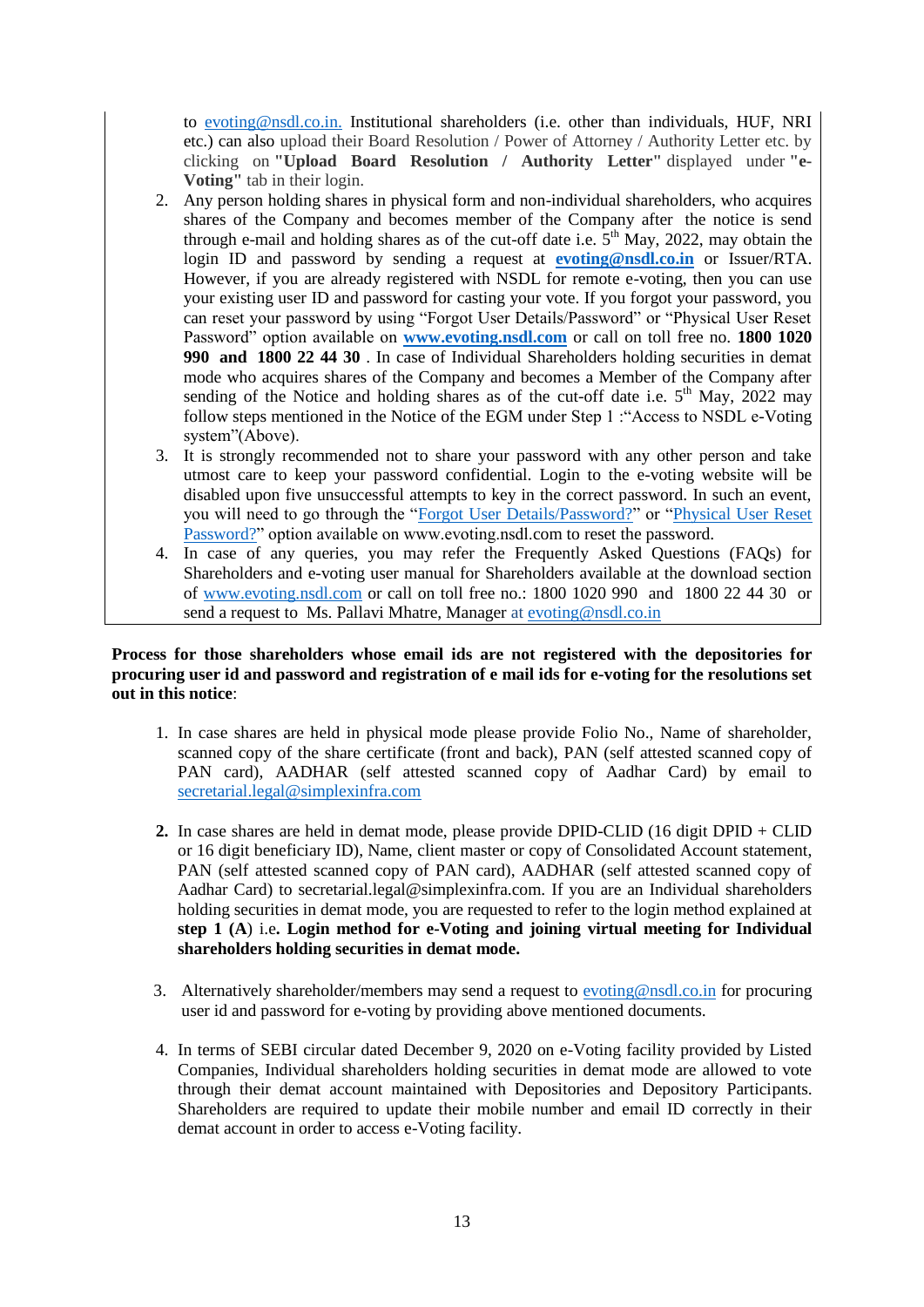#### **THE INSTRUCTIONS FOR MEMBERS FOR e-VOTING ON THE DAY OF THE EGM ARE AS UNDER:-**

- 1. The procedure for e-Voting on the day of the EGM is same as the instructions mentioned above for remote e-voting.
- 2. Only those Members/ shareholders, who will be present in the EGM through VC/OAVM facility and have not casted their vote on the Resolutions through remote e-Voting and are otherwise not barred from doing so, shall be eligible to vote through e-Voting system in the EGM.
- 3. Members who have voted through Remote e-Voting will be eligible to attend the EGM. However, they will not be eligible to vote at the EGM.
- 4. The details of the person who may be contacted for any grievances connected with the facility for e-Voting on the day of the EGM shall be the same person mentioned for Remote e-voting.

## **INSTRUCTIONS FOR MEMBERS FOR ATTENDING THE EGM THROUGH VC/OAVM ARE AS UNDER:**

- 1. Member will be provided with a facility to attend the EGM through VC/OAVM through the NSDL e-Voting system. Members may access by following the steps mentioned above for **Access to NSDL e-Voting system**. After successful login, you can see link of "VC/OAVM link" placed under **"Join General meeting"** menu against company name. You are requested to click on VC/OAVM link placed under Join General Meeting menu. The link for VC/OAVM will be available in Shareholder/Member login where the EVEN of Company will be displayed. Please note that the members who do not have the User ID and Password for e-Voting or have forgotten the User ID and Password may retrieve the same by following the remote e-Voting instructions mentioned in the notice to avoid last minute rush.
- 2. Members are encouraged to join the Meeting through Laptops for better experience.
- 3. Further Members will be required to allow Camera and use Internet with a good speed to avoid any disturbance during the meeting.
- 4. Please note that Participants Connecting from Mobile Devices or Tablets or through Laptop connecting via Mobile Hotspot may experience Audio/Video loss due to Fluctuation in their respective network. It is therefore recommended to use Stable Wi-Fi or LAN Connection to mitigate any kind of aforesaid glitches.
- 5. Shareholders who would like to express their views/ask questions during the meeting may register themselves as a speaker may send their request mentioning their name, demat account number/folio number, email id, mobile number at secretarial.legal@simplexinfra.com latest by 5.00 p.m. (IST) on Friday, 6th day of May, 2022.
- 6. Shareholders who would like to express their views/have questions may send their questions in advance mentioning their name demat account number/folio number, email id, mobile number at secretarial.legal@simplexinfra.com latest by 5.00 p.m. (IST) on Friday, 6th day of May, 2022. The same will be replied by the company suitably.
- 7. Those shareholders who have registered themselves as a speaker will only be allowed to express their views/ask questions during the meeting.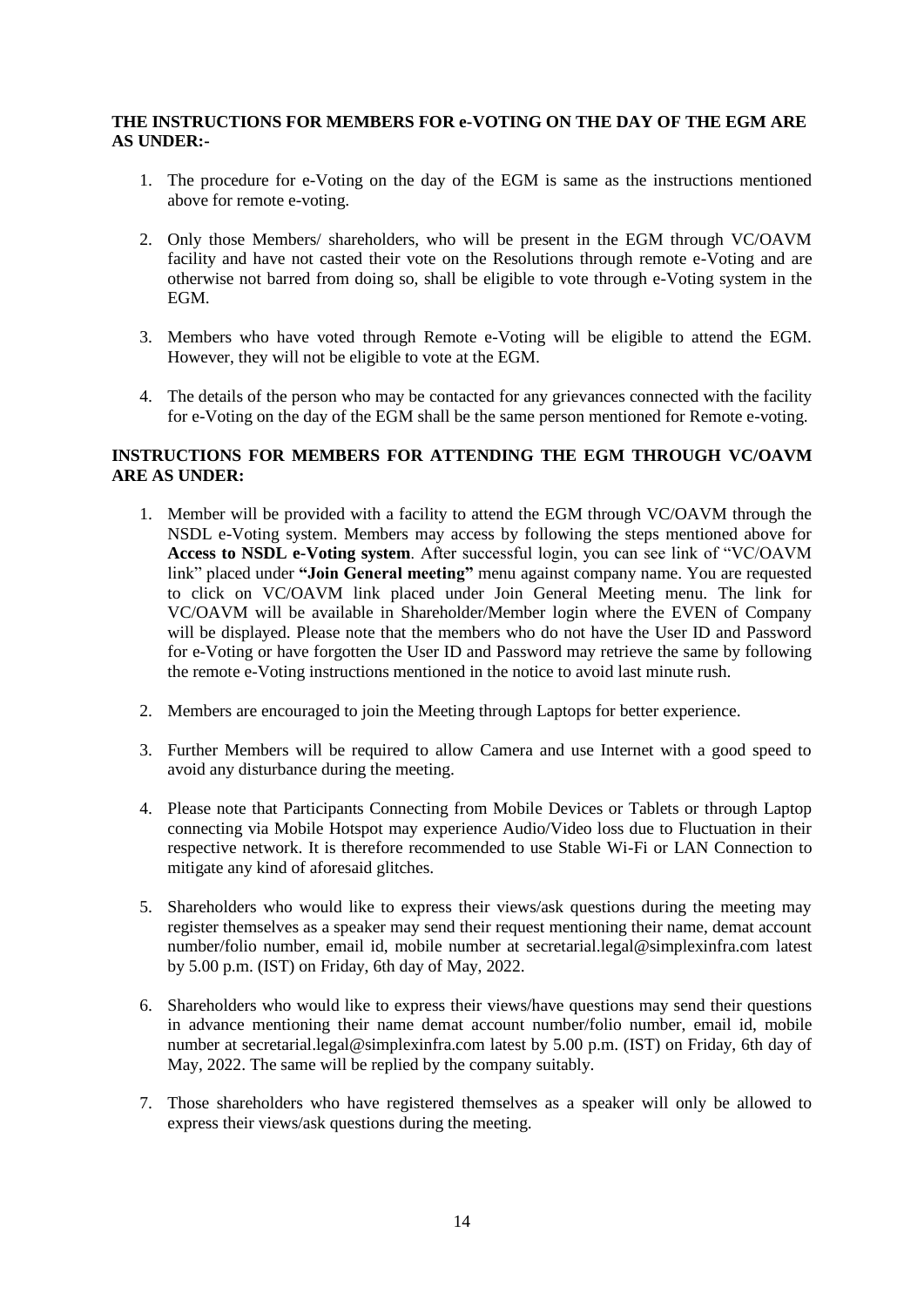- 8. When a pre-registered speaker is invited to speak at the meeting but he / she does not respond, the next speaker will be invited to speak. Accordingly, all speakers are requested to get connected to a device with a video/ camera along with good internet speed.
- 9. The Company reserves the right to restrict the number of questions and number of speakers, as appropriate, for smooth conduct of the EGM.
- 10. Members who need assistance before or during the EGM, can contact Ms. Pallavi Mhatre, Manager, NSDL at [evoting@nsdl.co.in](mailto:evoting@nsdl.co.in) or call 1800 1020 990 / 1800 22 44 30.

# **EXPLANATORY STATEMENT PURSUANT TO SECTION 102 OF THE COMPANIES ACT, 2013**

The following Statement sets out all material facts relating to the Special Business mentioned in the accompanying Notice dated  $12<sup>th</sup>$  April, 2022 and shall be taken as forming part of the Notice.

## **Item No. 1 - Issue of Equity Shares and Warrants on a Preferential Allotment/Private Placement Basis to Swan Constructions Private Limited**

- 1. The Company has come under financial stress and defaulted in servicing its payment obligations including towards the banks and financial institutions (the "**Lenders**") who have extended various credit facilities (the "**Facilities**") to the Company. The Company is in need of funds to continue its operations as a going concern. As a part of the resolution plan for the Company, the Board of Directors of the Company ("**Board**"), have been in discussion with the Lenders for fund raising and for resolution of debt of the Company.
- 2. Following the above, the Company has received a proposal ("**Proposal**") from Swan Constructions Private Limited ("**Subscriber**"), a private limited company incorporated under the laws of India, having company identification number (CIN) U45309MH2017PTC302915 and having its registered office at Feltham House, 2nd Floor, 10, J N Heredia Marg, Ballard Estate, Mumbai -400 001, Maharashtra, India, for infusion of capital in the Company to meet its business requirement and for restructuring the obligations of the Company under the Facilities in accordance with the Reserve Bank of India (Prudential Framework for Resolution of Stressed Assets) Directions, 2019 ("**Stressed Asset Directions**") issued by the Reserve Bank of India *vide* its circular dated June 7, 2019 ("**Resolution Plan**").
- 3. The Proposal *inter-alia* requires the Company as a part of the Resolution Plan to offer, issue and allot:
	- a. 5,75,11,000 (Five Crore Seventy Five Lakh Eleven Thousand) equity shares of the Company of the face value of Rs. 2 (Rupees Two) each ("**Equity Shares**") at a price of Rs. 56.61/- (Rupees Fifty Six and Paisa Sixty One only) which includes a premium of Rs. 54.61/- (Rupees Fifty Four and Piasa Sixty One only) per Equity Share aggregating to Rs. 325,56,97,710/- (Rupees Three Hundred Twenty Five Crore Fifty Six Lakh Ninety Seven Thousand Seven Hundred and Ten Only); and
	- b. 1,70,00,000 (One Crore Seventy Lakhs) warrants ("**Warrants**"), each carrying a right exercisable by the Subscriber to subscribe to 1 (one) Equity Share per Warrant within 18 (eighteen) months from allotment. Aggregate consideration for subscribing to Equity Shares upon exercise of the Warrants is Rs. 96,23,70,000/- (Rupees Ninety Six Crore Twenty Three Lakhs and Seventy Thousand only only), of which (a) Rs. 24,05,92,500/- (Rupees Twenty Four Crores Five Lakh Ninety Two Thousand and Five Hundred only)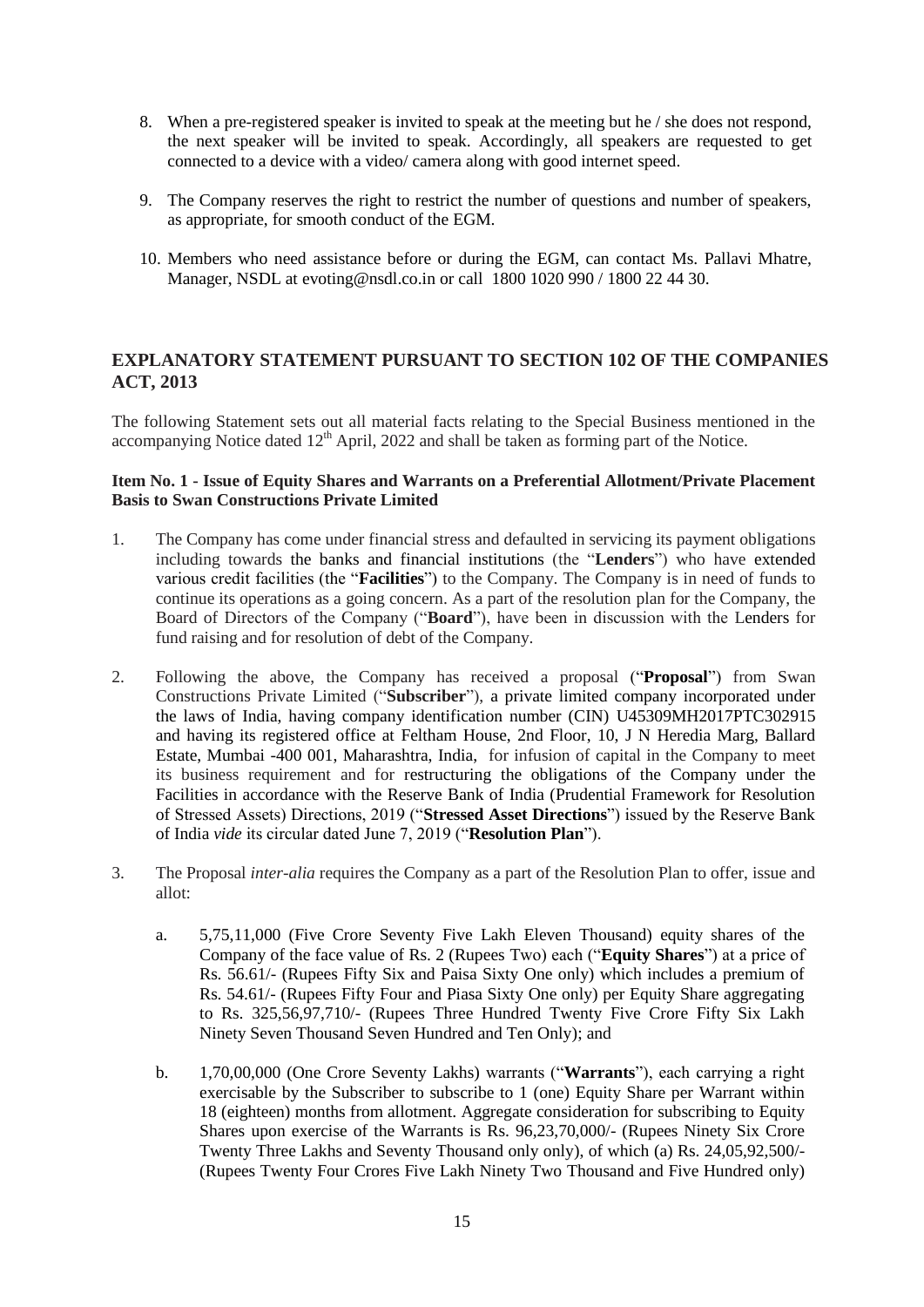constituting 25% (Twenty Five per cent) of this aggregate consideration will be paid on Warrant subscription by the Subscriber; and (b) the balance 75% (Seventy Five per cent) will be paid on the conversion of the Warrants by the Subscriber;

to the Subscriber ("**Preferential Allotment**"), an entity which does not belong to the promoter and promoter group of the Company, in accordance with Chapter V of the SEBI ICDR Regulations and other applicable laws and on such terms and conditions as mentioned in this resolution ("**Proposed Transaction**").

- 4. The Board, after considering the merits of the Proposal has approved (i) the execution of the investment agreement dated 12<sup>th</sup> April, 2022 ("**Investment Agreement**") by the Company with the Subscriber and the promoters of the Company; and (ii) allotment of Equity Shares and Warrants to the Subscriber under Regulation 164A of the Securities and Exchange Board of India (Issue of Capital and Disclosure Requirements) Regulations, 2018 ("**SEBI ICDR Regulations**"). The Investment Agreement has been executed by the parties thereto.
- 5. As per the terms of the Investment Agreement, the completion of the Proposed Transaction (including the issuance and allotment of the Equity Shares and Warrants to the Subscriber as part of the Resolution Plan) is subject to the fulfilment of all the conditions precedent set out under the Investment Agreement which include *inter alia*:
	- a. the Lenders unanimously approving the Resolution Plan submitted by the Subscriber and the Company *inter alia* involving restructuring obligations of the Company under the Facilities;
	- b. signing of all the definitive documents (master restructuring agreement, security documents, escrow agreements etc.) by all the Lenders, the Company and the Subscriber to implement the Resolution Plan;
	- c. receipt of in-principle approval from each of the Stock Exchanges for the Preferential Allotment;
	- d. the Subscriber having received approval of the Competition Commission of India for its investment into the Company; and
	- e. approval of the shareholders of the Company for the Preferential Allotment with requisite majority as per Companies Act, 2013 ("**Act**") and the SEBI ICDR Regulations.

If the conditions precedent set out in the Investment Agreement are not fulfilled, the Investment Agreement will be terminated and the Proposed Transaction will be cancelled.

- 6. The Subscriber is a private limited company incorporated under the Act. As per its memorandum and articles of association, the main objects of the Subscriber are:
	- *"(1) to carry on the business as builders, developers, contractors, to deal in all types of structures, residential, commercial, SRA projects, acquire, buy, sell, take or give on lease, develop, redevelop, renovate, improve, subdivide, maintain, exchange or otherwise deal in any way in all types of land, properties, provide all related services for properties, to act as agent, associated or be connected in any other manner on its own or in association with any Indian or foreign agency, individuals, firms, company or government undertakings in India or abroad; and*
	- *(2) to construct houses, buildings or works of every description on the land of the company or any other property and also to act as contractors for any person or government authorities or companies, partnership firms, Co-operative Societies or Association and*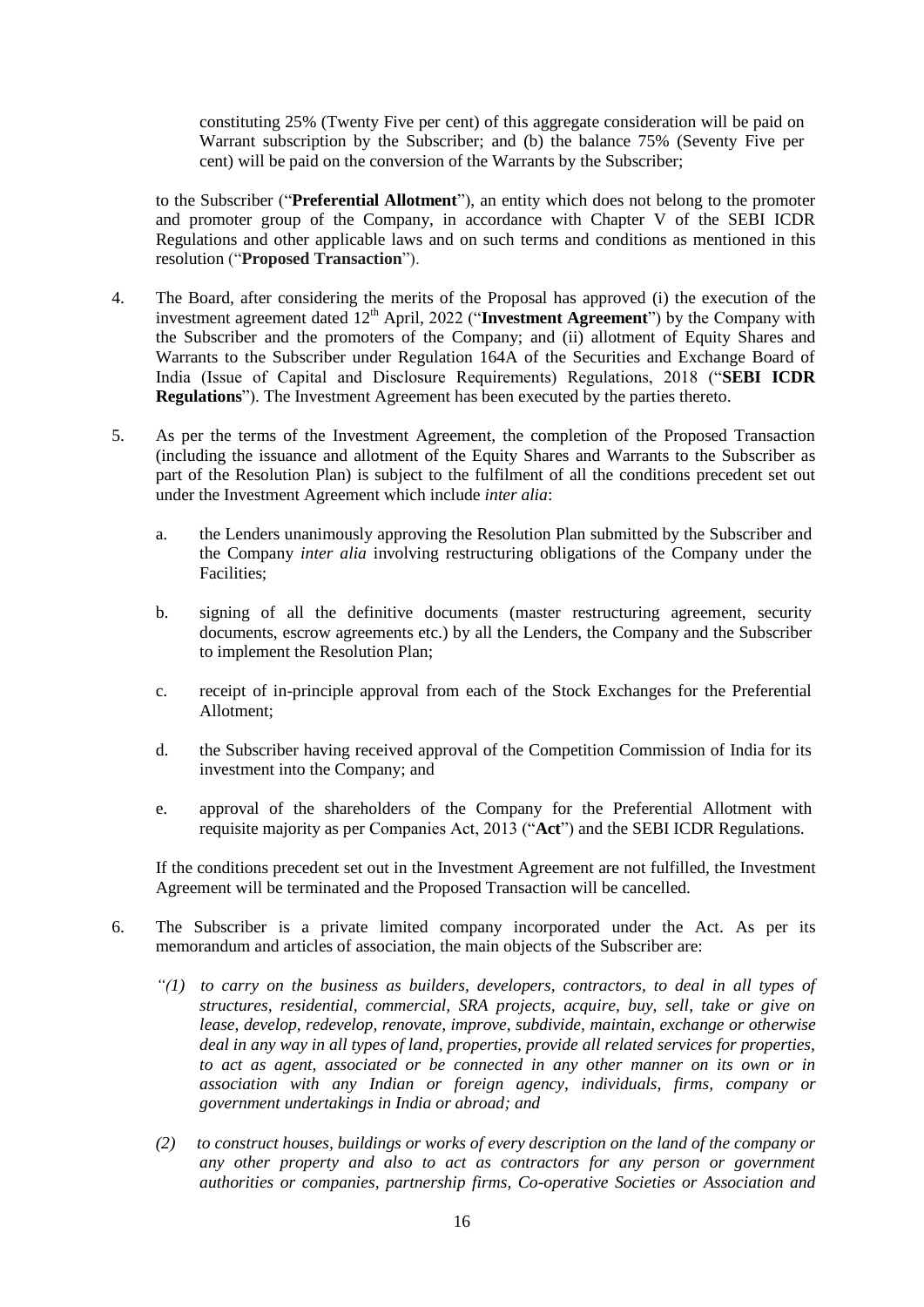*other legal entities or hereditaments and to pull down, rebuild, enlarge, alter and improve, existing houses, buildings or works thereon and to convert and appropriate any such land into roads, streets, squares, gardens and pleasure gardens and other conveniences, to sell or dispose off flats, offices, shops, godown, garages in such buildings on ownership basis and to act as contractors for construction of the same."*

- 7. After issuance and allotment of the Equity Shares and Warrants to the Subscriber and under the terms of the Investment Agreement, the Subscriber will acquire sole control and management of the Company and will have the right to appoint a majority of the directors on the board of the Company, subject to compliance with applicable laws. After completion of the Preferential Allotment, the Subscriber will be classified as the promoter of the Company.
- 8. Approval of the Members by way of special resolution is being sought inter*-alia* in terms of Sections  $23(1)(b)$ , 42 and  $62(1)(c)$  of the Act as well as Regulation 164A of the SEBI ICDR Regulations for offer, issue and allotment of Equity Shares and Warrants as mentioned above.
- 9. The existing authorized share capital is Rs. 75,00,00,000/- (Rupees Seventy Five Crore only) divided into 37,49,00,000 (Thirty Seven Crore Forty Nine Lakh) Equity Shares of Rs. 2/- (Rupees Two only) each and 20,000 (Twenty Thousand) 15 % Cumulative Preference Shares of Rs. 10/- (Rupees Ten only) each. The proposed issue is within the limits of the authorised capital of the Company.
- 10. The Subscriber has not sold any Equity Shares of the Company during 90 (ninety) trading days preceding the Relevant Date i.e.  $12^{\text{th}}$  April, 2022.
- 11. In terms of the provisions of the Act and the SEBI ICDR Regulations, other relevant disclosures / details are given below:

#### **a. Eligibility**

The Company is eligible to allot Equity Shares and Warrants to the Subscriber as per Regulation 164A of the SEBI ICDR Regulations.

#### **b. Objects of the preferential issue:**

Subject to applicable law, the Company shall utilize the proceeds from the preferential issue primarily towards the working capital needs of the Company, maintaining the debt service reserve as per the resolution plan and for the future growth of the business of the Company as determined by the reconstituted Board after the completion of the Proposed Transaction. The proceeds of the preferential issue will NOT be utilized for repayment of loans taken by the Company from promoters, promoter group and/or any group companies.

#### **c. Relevant date:**

The "Relevant Date" for the preferential issue, as per the SEBI ICDR Regulations, for the determination of minimum price for the issue and allotment of Equity Shares and Warrants on preferential allotment/private placement basis shall be  $12<sup>th</sup>$  April, 2022, being the date 30 (thirty) days prior to the date of this Extra-Ordinary General Meeting (i.e.  $12^{th}$  May, 2022).

#### **d. Pricing of the preferential issue:**

The price of the Equity Shares to be issued is fixed at Rs. 56.61/- per Equity Share, which consists of Rs. 2/- (Rupees Two only) par value and Rs. 54.61/- premium per Equity Share, which is higher than the price determined in accordance with Regulation 164A(1) of the SEBI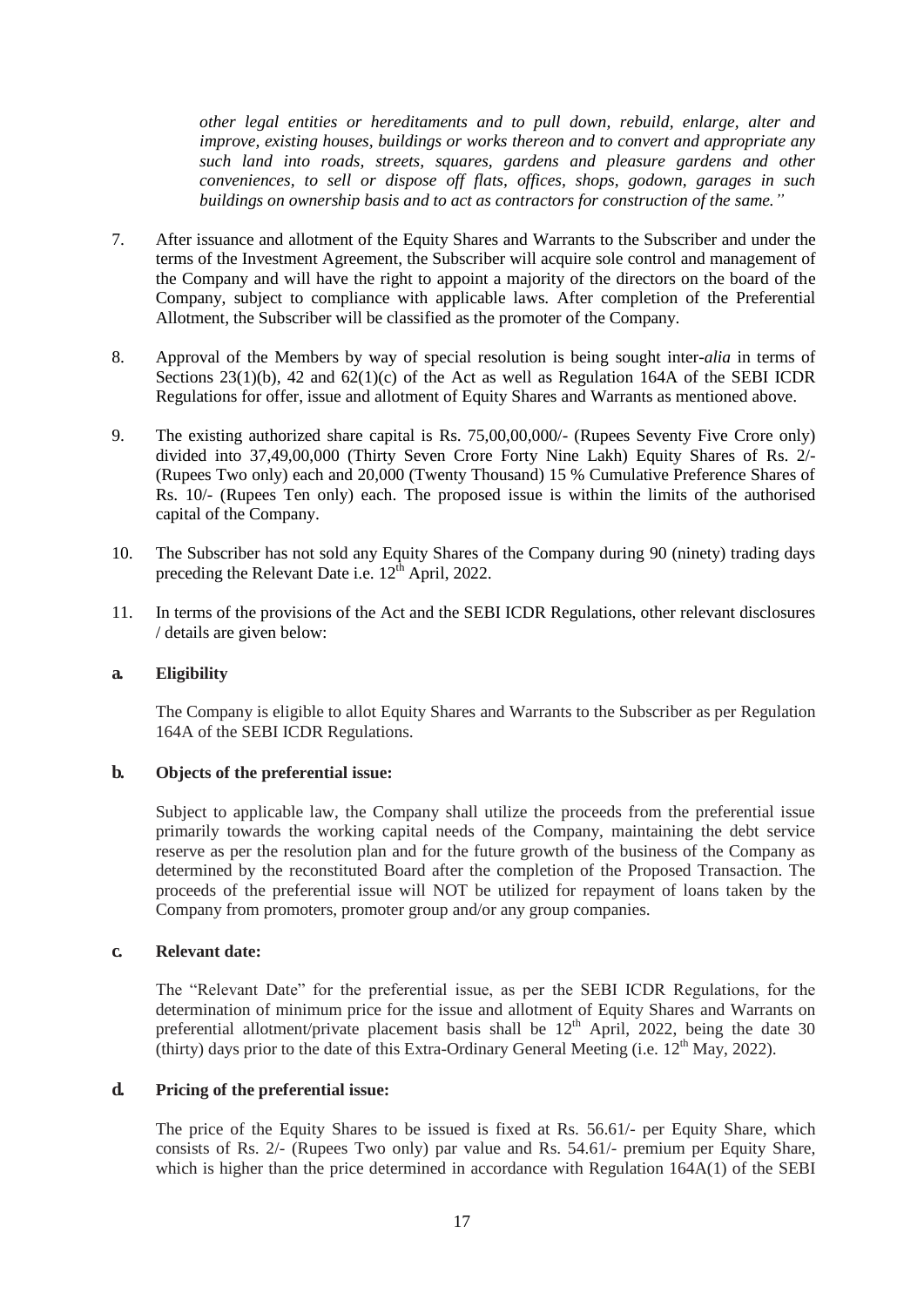ICDR Regulations and taking into account the valuation report dated 12th April, 2022 of the Independent Registered Valuer, namely FCA Pijush Karmakar, Registered Valuer, Registration no. IBBI/RV/06/2019/11909 **("Valuation Report").**

The price of the Warrants convertible into equivalent number of Equity Shares has been determined on the basis of the price of the Equity Shares being Rs. 56.61/-. In accordance with the SEBI ICDR Regulations, an amount equivalent to 25% (twenty five per cent) of the price of the Equity Share shall be payable at the time of the subscription and allotment of each Warrant, and the balance 75% (seventy five per cent) of the price of the Equity Share shall be payable by the Subscriber against each Warrant at the time of conversion of the Warrants.

#### **e. Basis on which the price has been arrived at:**

The Equity Shares of the Company are listed on BSE Limited, National Stock Exchange of India Limited and the Calcutta Stock Exchange Limited and the Equity Shares of the Company are frequently traded in accordance with Regulation 164(5) of the SEBI ICDR Regulations.

For the purpose of computation of the price per equity share, the price during the preceding 10 (ten) trading days prior to the Relevant Date on the National Stock Exchange of India Limited, the stock exchange which has the highest trading volume in respect of the Equity Shares of the Company, has been considered.

In terms of Regulation 164A(1) of the SEBI ICDR Regulations, where the preferential issuance is made by a listed company with stressed assets, the price of the Equity Shares to be allotted pursuant to the preferential issue shall not be less than the 10 (ten) trading day volume weighted average price of the related equity shares quoted on a recognized stock exchange preceding the Relevant Date. Since the Company meets the criteria set out in Regulation  $164(A)(2)$  of the SEBI ICDR Regulations and the Subscriber does not form part of the promoter / promoter group of the Company and is not disqualified under Regulation  $164(A)(3)$  of the SEBI ICDR Regulations, the pricing set out in Regulation 164A(1) of the SEBI ICDR Regulations will apply to this subscription.

The method of determination of price as per the Articles of Association of the Company is not applicable as the Articles of Association of the Company are silent on the determination of a floor price/minimum price of the shares issued on preferential basis.

The price determined under Regulation 164A of the SEBI ICDR Regulation is INR 56.60/ which is higher than Rs.51.90, being the value per Equity Share as determined by the Independent Registered Valuer in the Valuation Report.

Accordingly, preferential allotment price of Rs. 56.61/- per Equity Share has been decided which is higher than the price calculated in accordance with the above provisions. Each Warrant is convertible in 1 (one) Equity Share. Accordingly, applying the same pricing as the Equity Shares, the subscription price per Warrant is the same as 25% (Twenty Five per cent) of the price of an Equity Share.

Since the Equity Shares of the Company have been listed on the recognized stock exchanges for a period of more than 90 (ninety) trading days prior to the Relevant Date, the Company is not required to re-compute the price per equity share.

## **f. Certificates:**

The following certificates made in accordance with the requirements of the SEBI ICDR Regulations shall be available for inspection by the Members on request: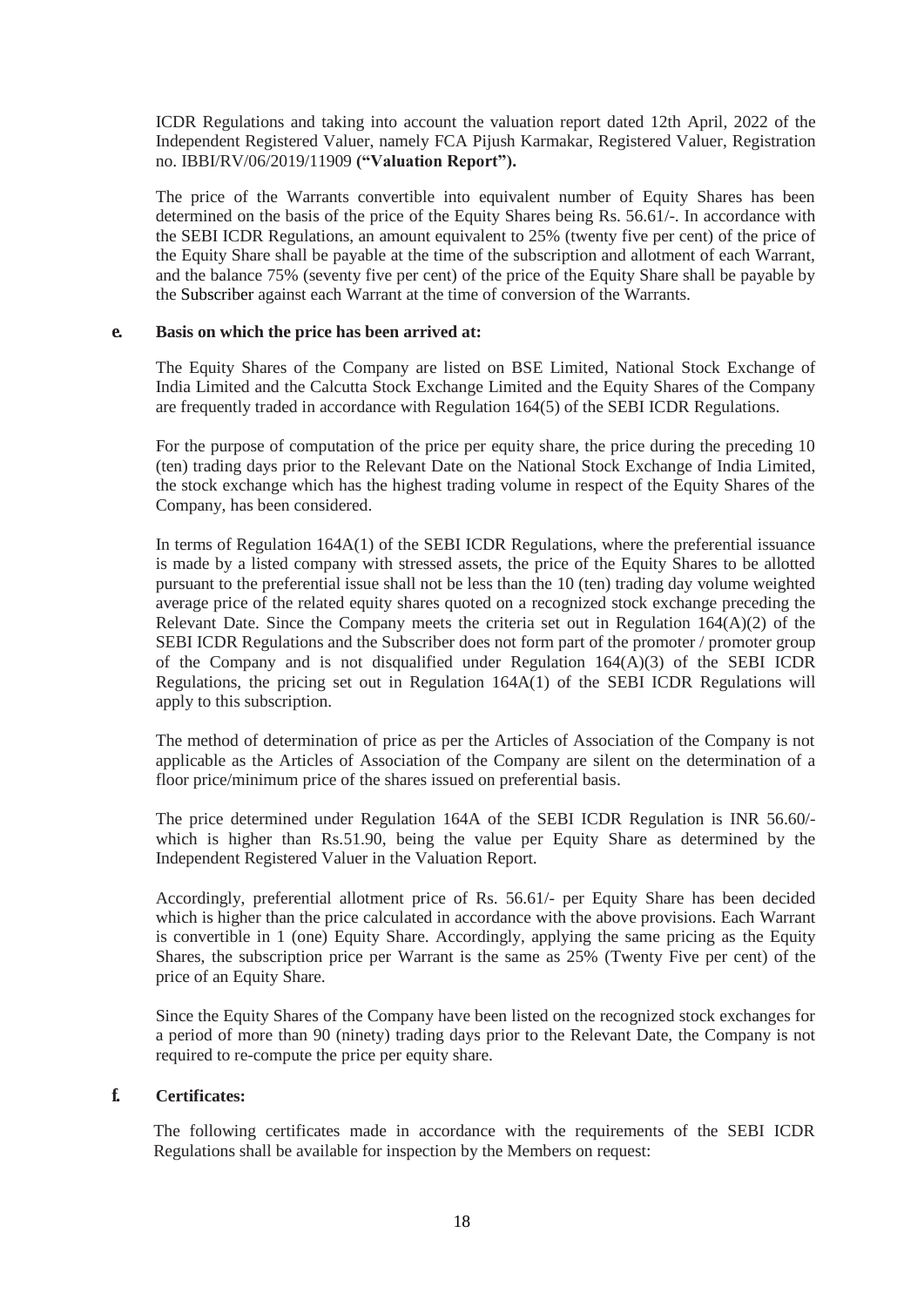- i. A certificate dated  $12<sup>th</sup>$  April, 2022 from CS Atul Kumar Labh Practicing Company Secretary certifying that the preferential issue of the Equity Shares and Warrants is being made in accordance with the requirements of the SEBI ICDR Regulations ("**CS Certificate**"); and
- ii. A certificate dated  $12<sup>th</sup>$  April, 2022 from Mr. S. C. Chaturvedi, M/s. Chaturvedi & Co., Chartered Accountants (Firm Registration No.302137E) Statutory Auditors of the Company, certifying that all conditions under sub-regulations (1), (2), (3), (4) and (5) of Regulation 164A of the SEBI ICDR Regulations are met at the time of dispatch of this EGM notice. (collectively, the "**Certificates**")

The Members are requested to send their request at Secretarial.legal@simplexinfra.com. A copy of these Certificates shall be placed before the Members during the e-EGM. The Certificates will also be made available on the website of the Company [www.simplexinfra.com](http://www.simplexinfra.com/) during the entire duration of the e-EGM. In accordance with the Explanation to Regulation 163(2), the CS Certificate has been uploaded on the website of the Company and is available for inspection at the following link www.simplexinfra.com

## **g. Report of the independent registered valuer:**

In accordance with Regulation 166A and other applicable provisions of the SEBI ICDR Regulations, the preferential allotment price of the Equity Shares and Warrants for the proposed preferential issue has been determined taking into account the Valuation Report dated 12th April, 2022 of the independent registered valuer, namely FCS Pijush Karmakar, Registered Valuer, registration no. IBBI/RV/06/2019/11909 having office situated at 99/4D, Karaya Road, Kolkata-700019. The Valuation Report has been uploaded on the website of the Company at [www.simplexinfra.com.](http://www.simplexinfra.com/) A copy of the Valuation Report shall be placed before the Members during the e-EGM. The Valuation Report will also be made available on the website of the Company [www.simplexinfra.com](http://www.simplexinfra.com/) during the entire duration of the e-EGM.

#### **h. Class or classes of persons to whom the allotment is proposed to be made:**

Body Corporate – Private Limited Company

#### **i. Intention of promoters / directors / key managerial personnel to subscribe to the offer, contribution being made by the promoters or directors either as part of the Preferential Allotment or separately in furtherance of the objects:**

None of the existing promoters, directors or key managerial personnel of the Company will subscribe to the proposed issue and they will not be making any contribution either as part of the Preferential Allotment or separately in furtherance of the objects.

## **j. The names of the proposed allottees and the percentage of post preferential offer capital that may be held by them:**

| <b>Identity of the</b>    | <b>Category</b> | <b>Pre Issue</b> | <b>Number of securities</b>              | Post Issue %  |
|---------------------------|-----------------|------------------|------------------------------------------|---------------|
| <b>Allottee &amp; PAN</b> |                 | shareholding and | proposed to be allotted holding (without |               |
|                           |                 | $%$ of share     |                                          | conversion of |
|                           |                 | holding          |                                          | Warrants)     |
| <b>Swan Constructions</b> | $Non-$          | Nil              | <b>Equity Shares -</b>                   | 50.16%        |
| Private Limited           | Promoter        |                  | 5,75,11,000                              |               |
| PAN-AAZCS5981N            |                 |                  | $Warrants -$                             |               |
|                           |                 |                  | 1,70,00,000*                             |               |

*\*Note*: *Each Warrant carries a right exercisable by the Subscriber to subscribe to 1 (one) Equity Share per Warrant within 18 (eighteen) months from allotment.*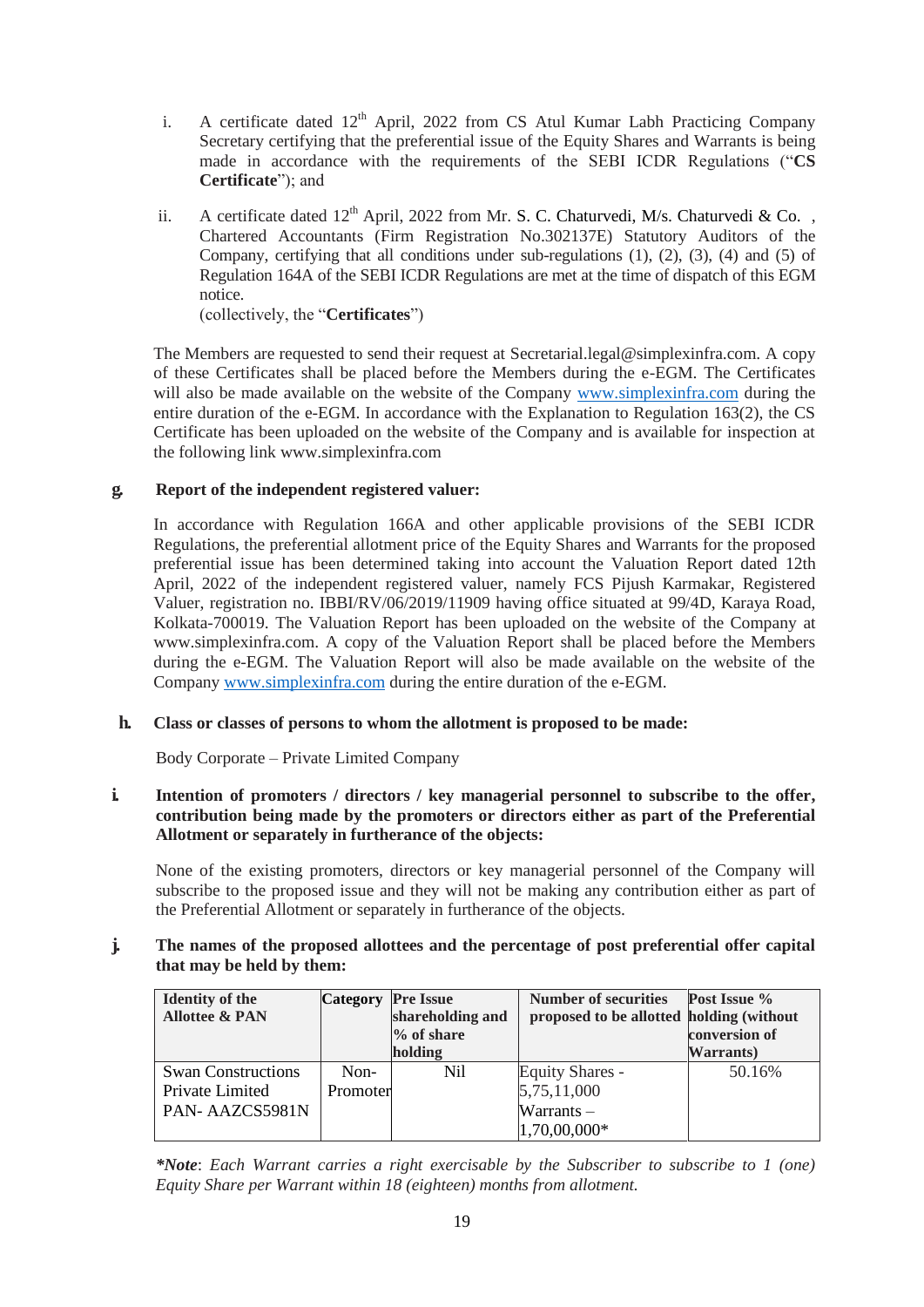| Sr.<br>No.      | <b>Category of Shareholder</b>                                | <b>Pre-Issue of Equity Shares (As   Post Issue of Equity Shares</b><br>on 12 <sup>th</sup> April, 2022) |                                           |                                      |                      |
|-----------------|---------------------------------------------------------------|---------------------------------------------------------------------------------------------------------|-------------------------------------------|--------------------------------------|----------------------|
|                 |                                                               | <b>Number</b><br><b>Shares</b>                                                                          | of $\frac{9}{6}$<br>of<br>total<br>shares | <b>Number</b><br>of<br><b>Shares</b> | % of total<br>shares |
| (A)             | <b>Promoters</b><br>and<br><b>Promoter</b>                    |                                                                                                         |                                           |                                      |                      |
|                 | <b>Group Holding</b>                                          |                                                                                                         |                                           |                                      |                      |
| $\mathbf{1}$    | <b>Indian Promoters / Promoter</b><br>Group                   |                                                                                                         |                                           |                                      |                      |
| (a)             | Individuals / HUF (Existing                                   | 9384875                                                                                                 | 16.42                                     | 9384875                              | 8.19                 |
|                 | promoters)                                                    |                                                                                                         |                                           |                                      |                      |
| (b)             | <b>Bodies</b><br>Corporate<br><b>(Existing)</b>               | 19087173                                                                                                | 33.40                                     | 19087173                             | 16.65                |
|                 | Promoters)                                                    |                                                                                                         |                                           |                                      |                      |
| (c)             | <b>Bodies</b><br>Corporate                                    | $\overline{0}$                                                                                          | $\overline{0}$                            | 57511000*                            | $50.16*$             |
|                 | (Subscriber)**<br><b>Sub Total</b>                            |                                                                                                         |                                           |                                      |                      |
|                 | <b>Foreign Promoters / Promoter</b>                           |                                                                                                         |                                           |                                      |                      |
|                 | Group                                                         |                                                                                                         |                                           |                                      |                      |
|                 | <b>Shareholding</b><br><b>of</b><br><b>Total</b>              | 28472048                                                                                                | 49.83                                     | 85983048                             | 74.99                |
|                 | <b>Promoter</b><br>Promoter<br>and                            |                                                                                                         |                                           |                                      |                      |
|                 | Group                                                         |                                                                                                         |                                           |                                      |                      |
| <b>(B)</b>      | <b>Non-Promoters' shareholding</b>                            |                                                                                                         |                                           |                                      |                      |
| $\mathbf{1}$    | <b>Institutions</b>                                           |                                                                                                         |                                           |                                      |                      |
| (a)             | <b>Mutual Funds</b>                                           | 5048833                                                                                                 | 8.84                                      | 5048833                              | 4.40                 |
| (b)             | <b>Banks / FI</b>                                             | $\boldsymbol{0}$                                                                                        | $\overline{0}$                            | $\Omega$                             | 0.00                 |
| (c)             | <b>Insurance Companies</b>                                    | $\overline{0}$                                                                                          | $\overline{0}$                            | $\Omega$                             | 0.00                 |
| (d)             | <b>FIIs</b>                                                   | 269481                                                                                                  | 0.47                                      | 269481                               | 0.24                 |
|                 | Sub Total $(B)(1)$                                            | 5318314                                                                                                 | 9.31                                      | 5318314                              | 4.64                 |
| $\overline{2}$  | <b>Non-Institutions</b>                                       |                                                                                                         |                                           |                                      |                      |
| (a)             | <b>Bodies Corporate</b>                                       | 7127917                                                                                                 | 12.47                                     | 7127917                              | 6.22                 |
| $\mathbf{i}$    | Indian*                                                       | $\boldsymbol{0}$                                                                                        | $\overline{0}$                            | $\overline{0}$                       | $\overline{0}$       |
| $\overline{ii}$ | <b>Overseas</b>                                               | $\overline{0}$                                                                                          | $\overline{0}$                            | $\theta$                             | $\overline{0}$       |
| (b)             | <b>Individuals</b>                                            | 13797789                                                                                                | 24.15                                     | 13797789                             | 12.03                |
| (c)             | <b>NRIs</b>                                                   | 790005                                                                                                  | 1.38                                      | 790005                               | 0.69                 |
| (d)             | <b>Others</b>                                                 | 1636747                                                                                                 | 2.86                                      | 1636747                              | 1.43                 |
|                 | Sub Total $(B)(2)$                                            | 23352458                                                                                                | 40.87                                     | 23352458                             | 20.37                |
|                 | <b>Total</b><br>Non-Promoters'<br><b>Shareholding</b>         | 28670772                                                                                                | 50.17                                     | 28670772                             | 25.01                |
| (C)             | <b>Custodians</b><br>for<br><b>GDRs</b><br>and<br><b>ADRs</b> | $\theta$                                                                                                | $\mathbf{0}$                              | $\overline{0}$                       | $\overline{0}$       |
|                 | <b>GRAND TOTAL (excluding</b><br><b>Warrants</b> )            | 57142820                                                                                                | 100.00                                    | 114653820                            | 100                  |

## **k. The pre issue and post issue shareholding pattern of the Company:**

**\*** *Note***:** *Post-allotment the Subscriber will also hold 1,70,00,000(One Crore Seventy Lakh) Warrants, each carrying a right exercisable by the Subscriber to subscribe to 1 (one) Equity Share per Warrant within 18 (eighteen) months from allotment.*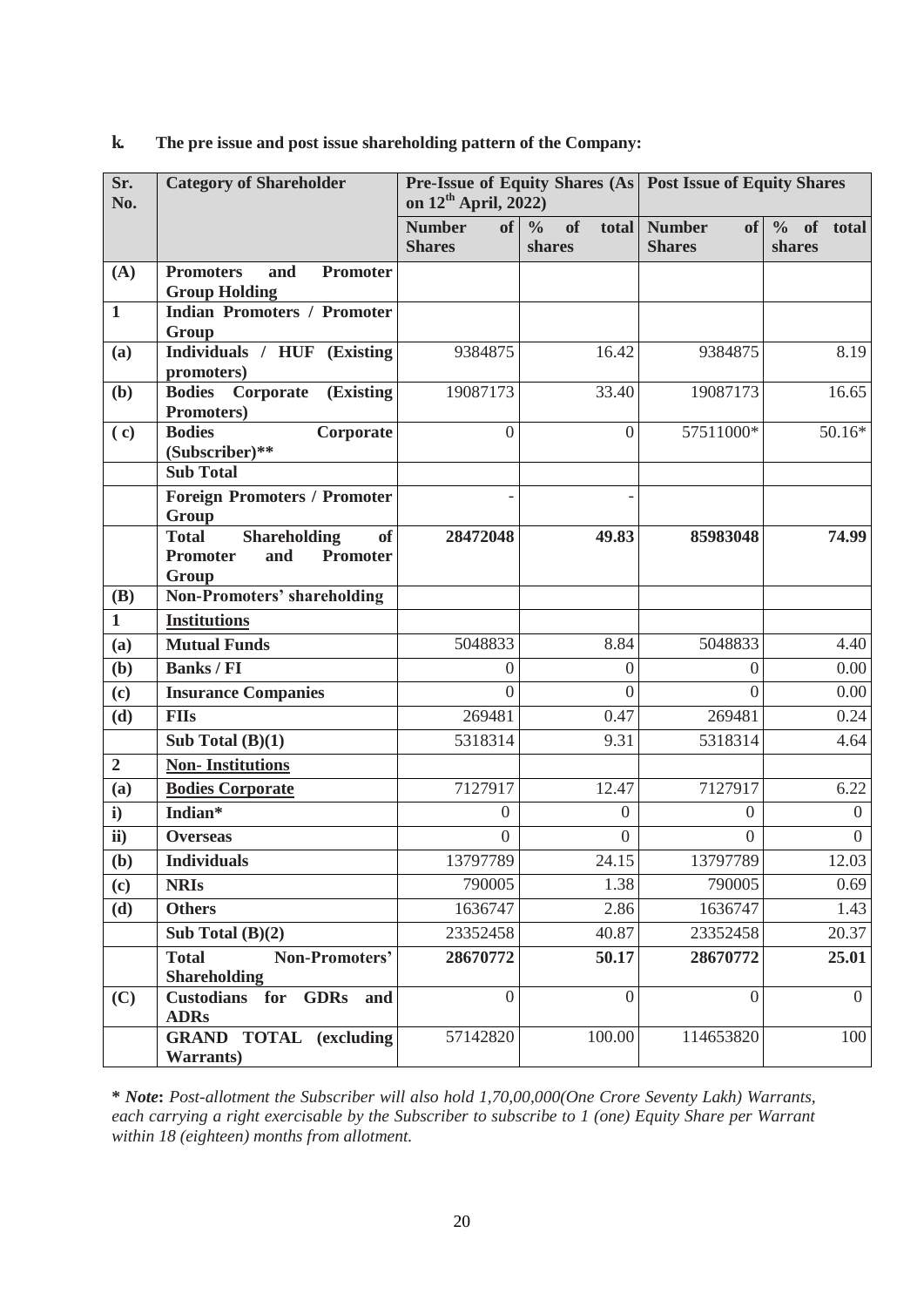#### **l. Proposed time within which the allotment shall be completed:**

The Equity Shares and Warrants shall be allotted within the timeline prescribed under Regulation 170 of SEBI ICDR Regulations. The shareholders are requested to note that Regulation 170 of the SEBI ICDR Regulations *inter alia* provides that:

#### "*Allotment*

170. (1) Allotment pursuant to the special resolution shall be completed within a period of *fifteen* 

*days from the date of passing of such resolution.*

*Provided that where any application for exemption from the applicability of the Securities and Exchange Board of India (Substantial Acquisition of Shares and Takeovers) Regulations, 2011 or any approval or permission by any regulatory authority or the Central Government for allotment is pending, the period of fifteen days shall be counted from the date of the order on such application or the date of approval or permission, as the case may be.*

*Provided further that where the Board has granted relaxation to the issuer in terms of the Securities and Exchange Board of India (Substantial Acquisition of Shares and Takeovers) Regulations, 2011, the preferential issue of equity shares and compulsorily convertible debt instruments, whether fully or partly, shall be made by it within such time as may be specified by the Board in its order granting the relaxation.*

*Provided further that requirement of allotment within fifteen days shall not apply to allotment of specified securities on preferential basis pursuant to any resolution of stressed assets under a framework specified by the Reserve Bank of India or a resolution plan approved by the National Company Law Tribunal under the Insolvency and Bankruptcy Code 2016."*

#### **m. The identity of the natural persons who are the ultimate beneficial owners of the Equity Shares and/or who ultimately control the proposed allottee:**

The natural person who is the ultimate beneficial owner of the Subscriber, i.e. Swan Constructions Private Limited, is Mr. Nikhil Merchant.

#### **n. No. of persons to whom allotment on preferential basis has already been made during the year, in terms of number of securities as well as price:**

During the year, no preferential allotment has been made to any person as of the date of this Notice.

#### **o. Change in control, if any, in the Company that would occur consequent to the preferential offer:**

There will be change in control in the Company consequent to the completion of this preferential allotment.

Pursuant to this Preferential Allotment and the terms of the Investment Agreement, the Subscriber will be in sole control and management of the Company and will have the right to appoint majority directors on the board of the Company. Post this Preferential Allotment, the Subscriber will be classified as the 'promoter' of the Company.

Under the Investment Agreement, all the persons and entities who are currently part of the "promoter and promoter group" of the Company, are required to not vote or act against any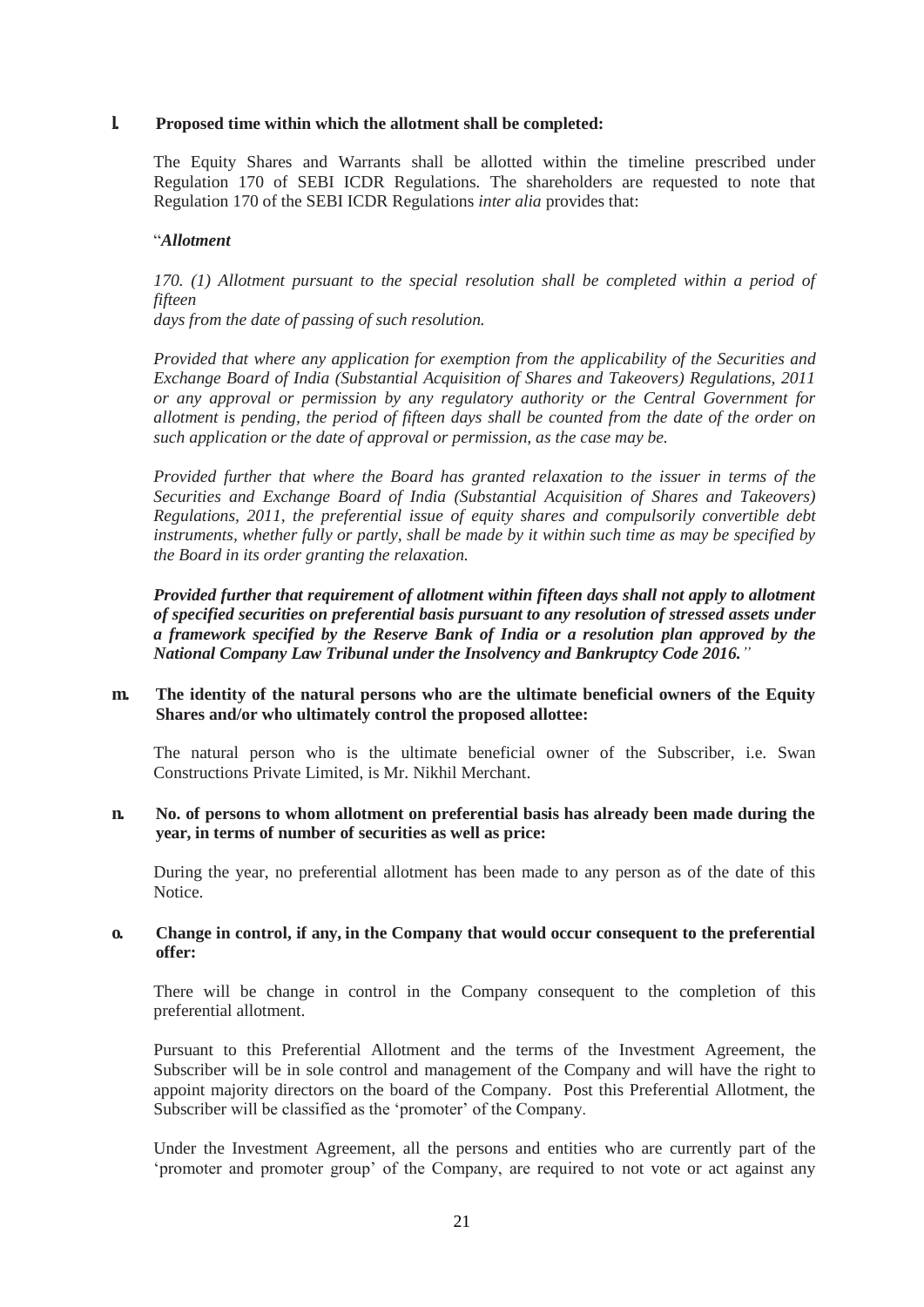proposal or resolution proposed by the Subscriber at the shareholders" level or in relation to the general conduct of business of the Company.

At a further date, all or any members current "promoter and promoter group" of the Company may be reclassified as "public shareholders" in accordance with the provisions and by following the procedure laid down under the Securities and Exchange Board of India (Listing Obligations and Disclosure Requirement) Regulations, 2015 and other applicable laws.

## **p. The percentage of post preferential issue capital that may be held by the allottee(s) is as under:**

Please refer to Paragraph (j) above.

#### **q. The justification for the allotment proposed to be made for consideration other than cash together with valuation report of the registered valuer:**

Not applicable

#### **r. Lock-in-period:**

The Equity Shares and the Warrants shall be locked-in for such period as specified under Chapter V of the SEBI ICDR Regulations.

#### **s. The current and proposed status of the allottee(s) post the preferential issues namely, promoter or non-promoter:**

Prior to the Preferential Allotment, the Subscriber is not a promoter of the Company. After the Preferential Allotment, the Subscriber will be in sole control of the Company and will be classified as the "promoter" of the Company.

#### **t. Recommendation of Independent Directors and voting pattern:**

In accordance with Regulation 166A and other applicable provisions of the SEBI ICDR Regulations, the committee of independent directors of the Company ("**IDC**") have at its meeting on 12<sup>th</sup> April, 2022 considered the Preferential Allotment and have recommended the Preferential Allotment. The IDC has resolved that "*IDC is of the opinion that the preferential allotment price of Rs. 56.61/- is in accordance with the SEBI ICDR Regulations and is fair and reasonable.*" The summary of reasons for recommendation by the IDC is set out below:

- 1. The Issue Price of Rs. 56.61 per Equity Share has been determined taking in consideration:
	- a. the price determined in terms of Regulation 164A(1) of the SEBI ICDR Regulations which is INR 56.60 per Equity Share; and
	- b. the valuation report dated 12th April, 2022 prepared by the independent registered valuer namely FCA Pijush Karmakar, Registered Valuer, Registration Number IBBI/RV/06/2019/11909 ("Independent Valuer") who has determined the value as INR 51.90 per Equity Share [which includes a control premium of INR 6.77 per Equity Share].
- 2. The Independent Valuer has arrived at the value of Equity Shares after taking the relevant valuation parameters into consideration and provided justifications for their assessment.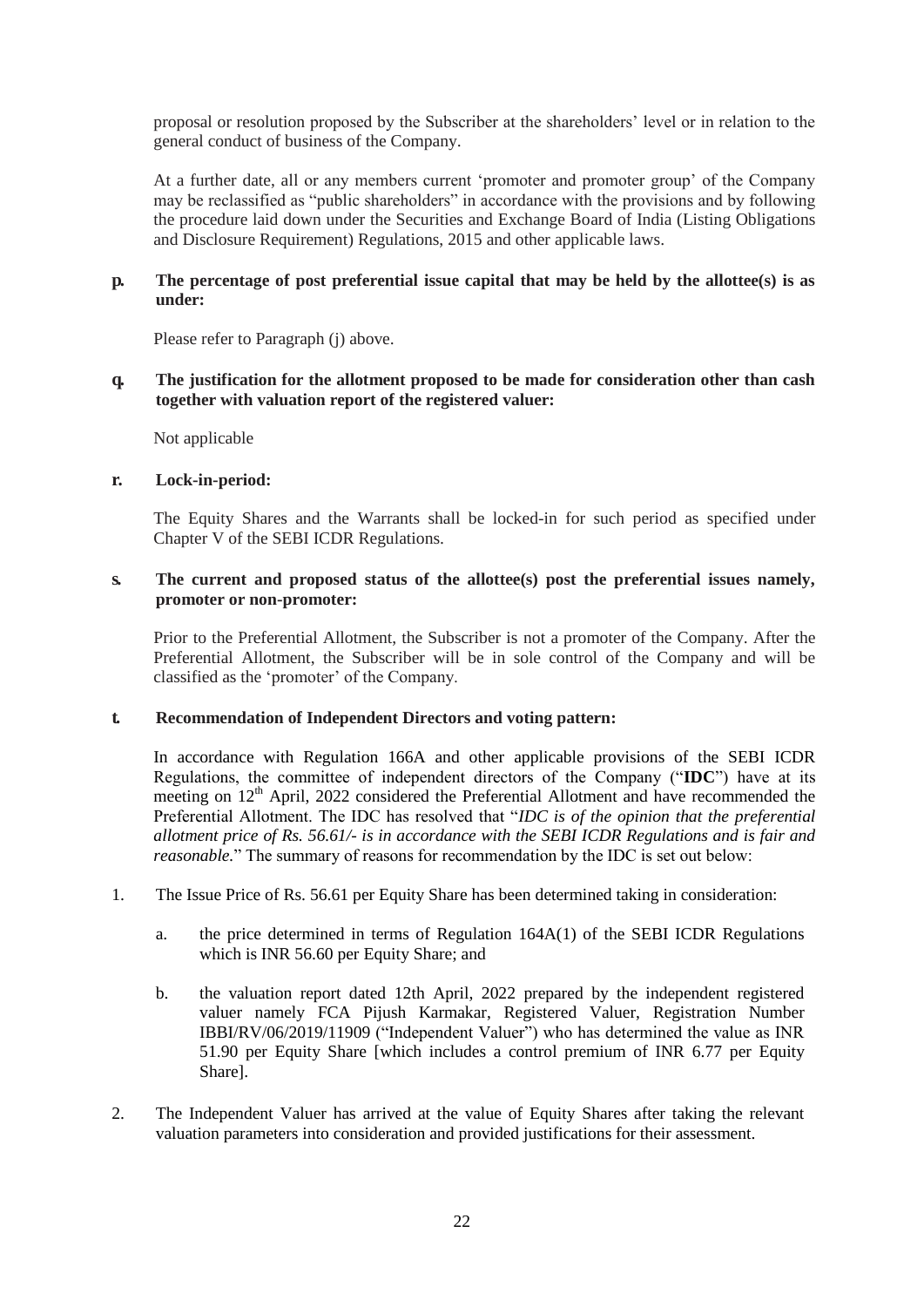3. The Company is under financial stress and has defaulted in servicing its financial obligations under the credit facilities ("Facilities") availed from its lenders. The Preferential Issue is part of the resolution plan for restructuring the obligations of the Company under the Facilities, subject to approval of the Company' lenders and in accordance with the Reserve Bank of India (Prudential Framework for Resolution of Stressed Assets) Directions, 2019.

The voting pattern of the independent directors in the IDC meeting held on  $12<sup>th</sup>$  April, 2022 is set out below:

| S.<br>N <sub>0</sub> | <b>Name of the Independent Director</b> | <b>Assent</b> | <b>Dissent</b> |
|----------------------|-----------------------------------------|---------------|----------------|
|                      | Mr. Sheo Kishan Damani                  |               |                |
| 2.                   | Mr. Pratap Kumar Chakravarty            |               |                |
| 3.                   | Mrs. Indira Biswas                      |               |                |

#### **u. Undertaking:**

- i. The Subscriber has confirmed that it has not sold any equity shares of the Company during the 90 (ninety) trading days preceding the Relevant Date.
- ii. The Company is in compliance with the conditions for continuous listing.
- iii. None of the Directors or Promoters and the Company are categorized as wilful defaulter(s) of fraudulent borrowers by any bank or financial institution or consortium thereof, in accordance with the guidelines on wilful defaulters and fraudulent borrowers issued by Reserve Bank of India. Consequently, the disclosures required under Regulation 163(1)(i) if the SEBI ICDR Regulations are not applicable.
- iv. None of the Company"s Directors are fugitive economic offenders as defined under the SEBI ICDR Regulations.
- v. The Company shall re-compute the price of the relevant securities to be allotted under the Preferential Allotment in terms of the provisions of SEBI ICDR Regulations where it is required to do so, including pursuant to Regulation 166 of the SEBI ICDR Regulations, if required.
- vi. If the amount payable on account of the re-computation of price is not paid within the time stipulated in SEBI ICDR Regulations, the relevant securities to be allotted under the Preferential Allotment shall continue to be locked-in till the time such amount is paid by the Subscriber.
- 12. The Board of Directors of the Company believe that the proposed preferential issue is in the best interest of the Company and the Shareholders. The Board of Directors, therefore, recommend the passing of the Resolution at Item No. 1 as a Special Resolution.
- 13. None of the promoters, Directors and Key Managerial Personnel of the Company or their respective relatives are concerned or interested, financially or otherwise, in this resolution except to the extent of their shareholding in the Company.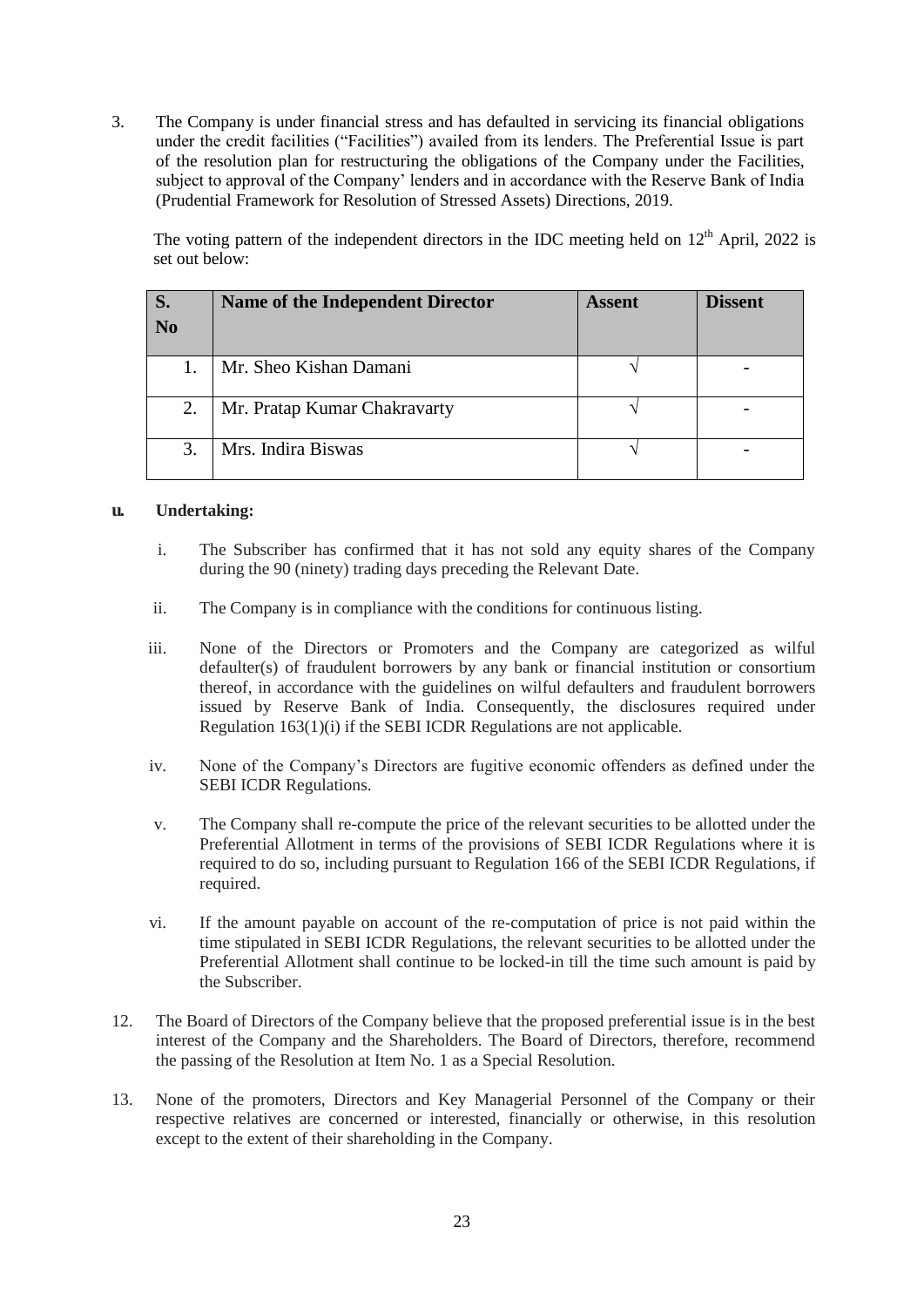#### **Item No. 2 - Adoption of a new set of Articles of Association as per Companies Act, 2013**

Upon enactment of the Companies Act, 2013, various provisions of the Companies Act, 1956 have been repealed and in view of the same the Articles of Association of the Company needs to be realigned as per the provisions of the new Act. The Board of Directors in its meeting held on  $12<sup>th</sup>$  April, 2022 decided (subject to the approval of members) to adopt a new set of Articles of Association in place of and to the exclusion of existing Articles of Association of the Company. The draft of the new set of Articles proposed for approval is available for inspection by the shareholders of the Company during normal business hours at the Registered office of the Company.

In terms of Section 14 of the Companies Act, 2013, the consent of the Members by way of Special Resolution is required for adoption of new set of Articles of Association of the Company.

Your Directors commend passing of this resolution by way of a special resolution.

None of the promoters, Directors and Key Managerial Personnel of the Company or their respective relatives are concerned or interested, financially or otherwise, in this resolution except to the extent of their shareholding in the Company.

#### **Item No. 3 - Appointment of Joint Statutory Auditors of the Company**

The Board of Directors, based upon the recommendation of the Audit Committee has proposed the appointment of M/s. Binayak Dey & Co. Chartered Accountant (Firm Registration No. 328896E) as Joint Statutory Auditors of the company along with M/s Chaturvedi & Co., Chartered Accountants (Firm Registration No. 302137E) for a period of five years as per the provisions of Section 139 of the Companies Act, 2013 ('the Act'), to hold office a term of 5 year (five years) and to conduct audit for FY 2022-23 to FY 2026-27 from the conclusion of this Extra Ordinary General Meeting till the conclusion of the 109th Annual General Meeting of the Company, to be held in the year 2027. Further, the Company has received a written consent under Section 139 of the Act, from M/s. Binayak Dey & Co., Chartered Accountants confirming their eligibility under Section 141 of the Act, to be appointed as the Joint Statutory Auditors of the Company.

## **Disclosure Pursuant to Regulation 36(5) of SEBI (Listing Obligations and Disclosure Requirements) Regulations, 2015**

M/s. Binayak Dey & Co., Chartered Accountants, (Firm Registration No. 328896E) is a leading Chartered Accountants firm. The firm has wide & rich experience in audit of large corporate of Public and Private Sector and acts as the Statutory Auditor, Internal Auditor and Tax Auditor of some of the large Corporate Houses across India.

The Company proposes that the Statutory Audit fees payable to M/s. Binayak Dey & Co., Chartered Accountants (Firm Registration No.: 328896E), if appointed by the shareholders will be up to a ceiling of Rs.5,00,000/- (Rupees Five Lakhs) per annum for FY 2022-23, based on mutual discussion with them and subject to approval of the Audit Committee and Board of Directors of the Company, for performing the statutory audit functions of the Company. The fees to be charged by  $M/s$ . Binayak Dey & Co., Chartered Accountants, is based on their estimated cost to be incurred by them for acting as the Joint Statutory Auditors of the Company. The fees for the subsequent year(s) may necessitate an escalation, subject to approval of the Audit Committee and the Board of Directors of the Company.

Your Directors commend passing of this resolution by way of an ordinary resolution, to the members of the Company for the appointment of M/s. Binayak Dey & Co., Chartered Accountants (Firm Registration No.: 328896E) as the Joint Statutory Auditors of the Company as the Board is satisfied and is